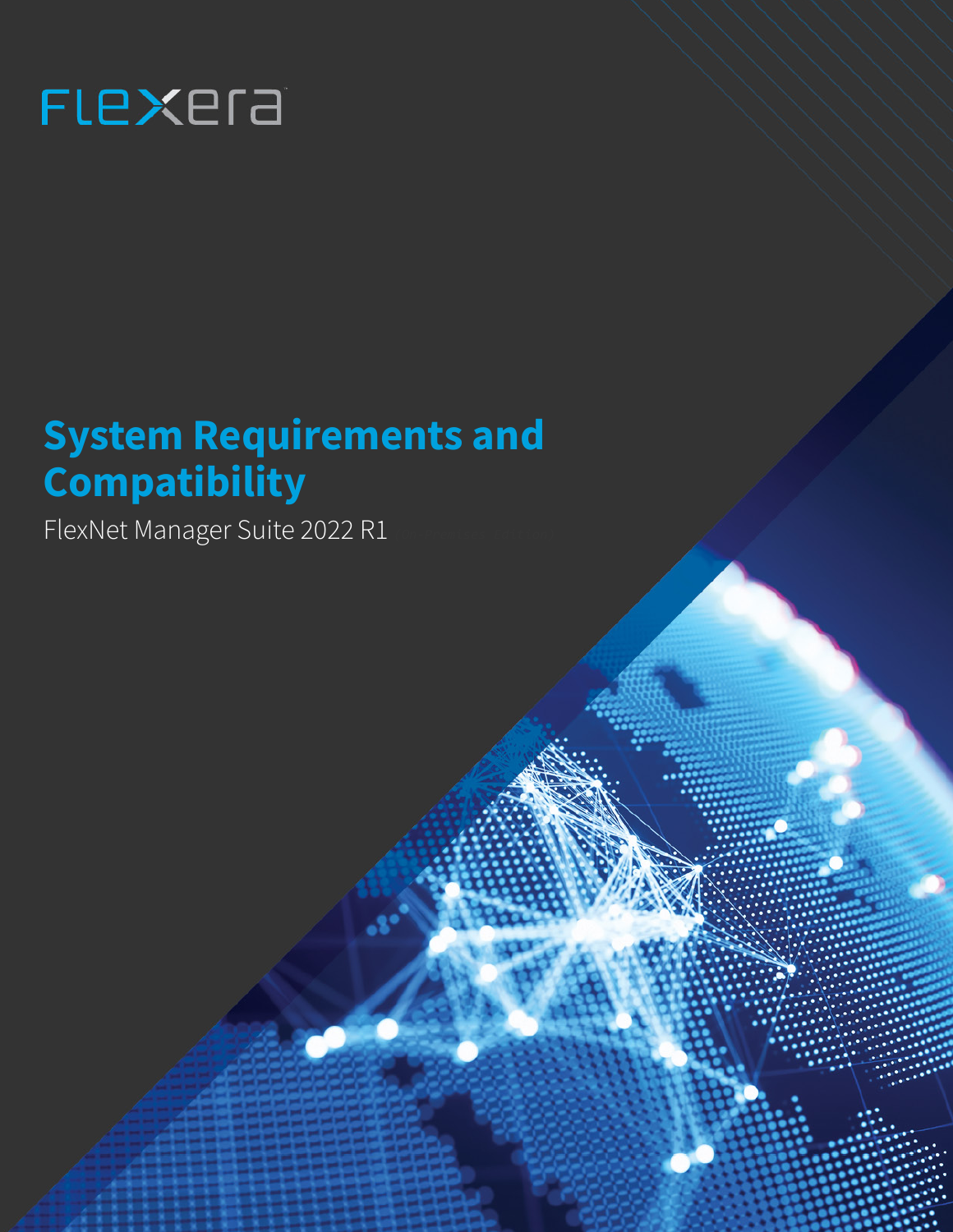# **Contents**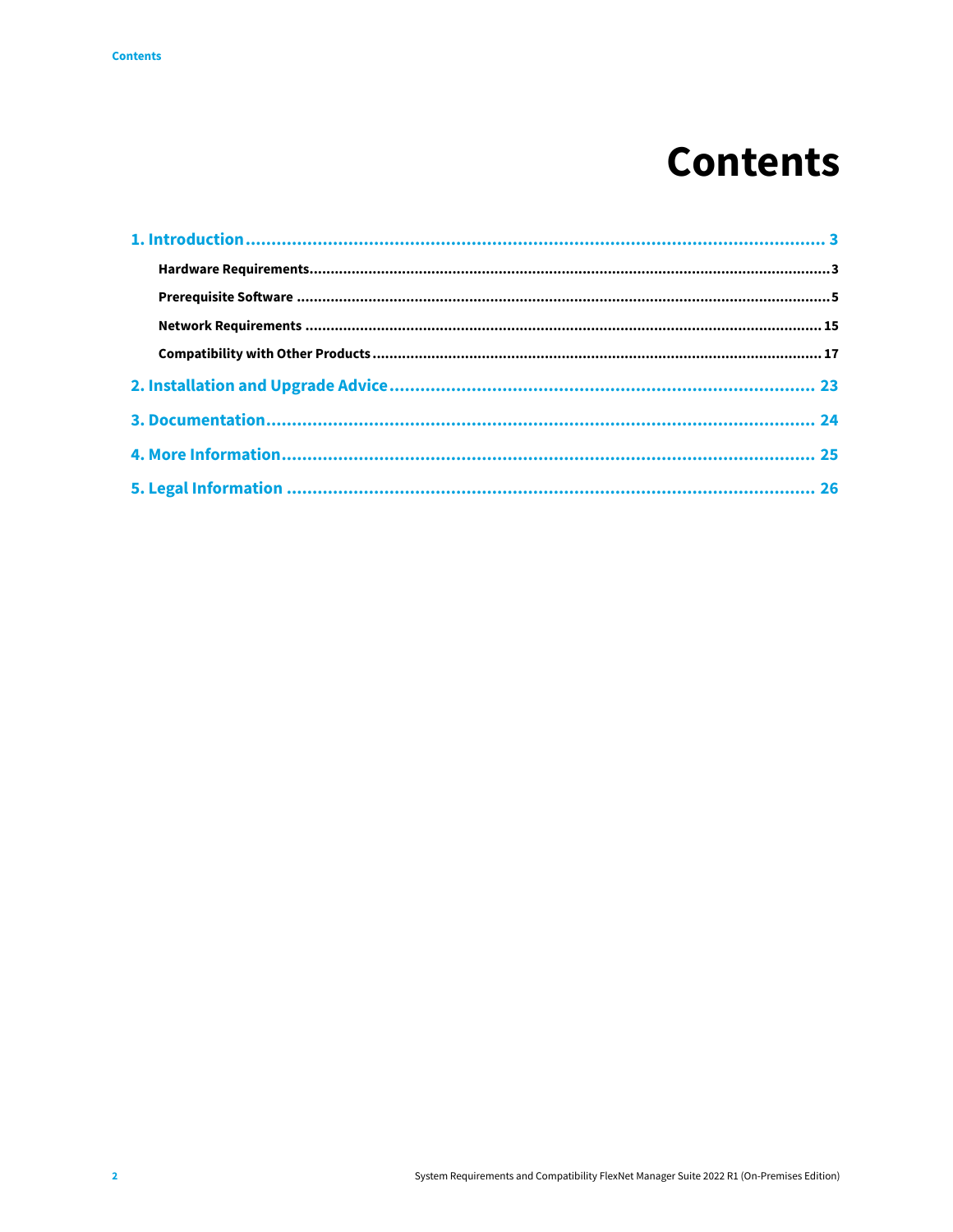# **1**

# **Introduction**

<span id="page-2-0"></span>FlexNet Manager Suite provides software asset, hardware asset, and contract management for enterprises across more than 17,500 publishers and 300,000 applications. It reports detailed information for installed software, application usage, purchases, and reconciles these to provide a license position.

It inventories virtual environments and Oracle databases, imports inventory from Microsoft System Center Configuration Manager (SCCM) and other inventory tools through configurable adapters, and seamlessly integrates with Enterprise Resource Planning (ERP), Human Resources (HR), Active Directory (AD), and Purchase Order (PO) systems. With its built-in library of more than 1,380,000 Stock Keeping Unit numbers (SKUs), for automated reconciliation of purchases with inventory, and support for the latest license models, FlexNet Manager Suite is used by enterprises to gain control of their software estate and optimize their software spend.

This document contains information about FlexNet Manager Suite, covering:

- **•** FlexNet Manager for Clients
- **•** FlexNet Manager for Datacenters
- **•** FlexNet Manager for SAP Applications
- **•** Service Life Data Pack.

Published System Requirements information is available in English, French, German, Japanese, and Spanish.

# <span id="page-2-1"></span>**Hardware Requirements**

The tables below describe the hardware requirements for your application server and database server based on a given number of records (such as operators, devices, and software licenses) within your FlexNet Manager Suite 2022 R1 installation. Requirements for your inventory beacons and for target inventory devices where you will deploy FlexNet inventory agent are also provided.

## **Application Server**

| Category   | <b>Requirement</b>                                     |
|------------|--------------------------------------------------------|
| Processors | 4 cores, with up to 8 cores if more than 100 operators |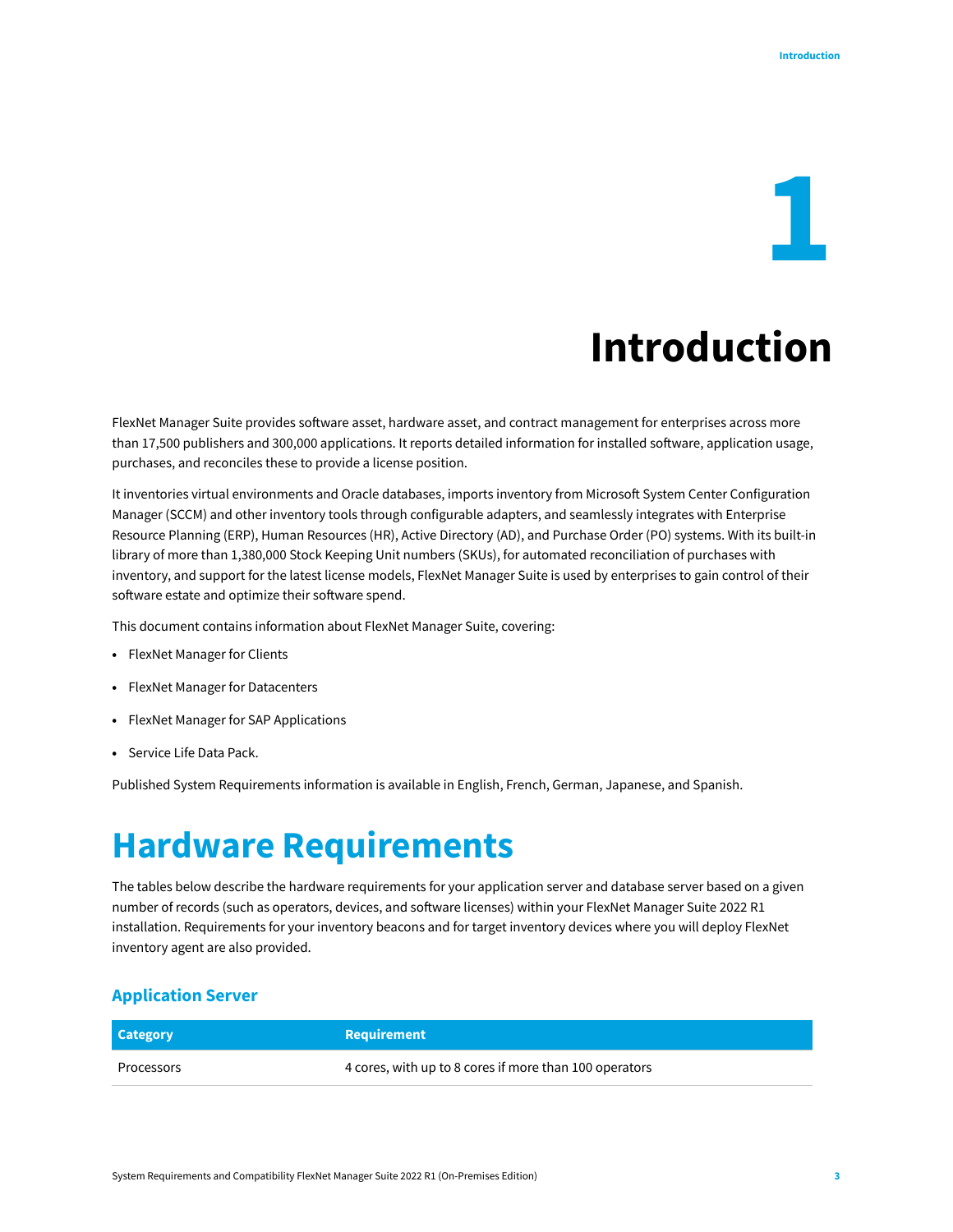| <b>Category</b> | <b>Requirement</b>                                                                                                                  |  |
|-----------------|-------------------------------------------------------------------------------------------------------------------------------------|--|
| Memory          | 8 GB                                                                                                                                |  |
| System drive    | 60 GB<br>This includes an allowance of 8GB for the DataImport folder used for ARL,<br>PURLs, SKU library, and EOSL library updates. |  |

## **Database Server**

| <b>Category</b>                                                                                           |                                  | <b>Requirement</b>                                                |
|-----------------------------------------------------------------------------------------------------------|----------------------------------|-------------------------------------------------------------------|
| Processors                                                                                                |                                  | 4 cores per 100 operators                                         |
| Memory available for SQL Server                                                                           |                                  | 16 GB per 50,000 devices                                          |
| System drive                                                                                              |                                  | 40 GB                                                             |
| Data drives<br>Compliance database data<br>(Typical figures based on "simple"<br>database recovery model) |                                  | Per 10,000 devices: 25 GB in first year<br>+15 GB growth per year |
|                                                                                                           | Compliance database logs         | 20 GB per 10,000 devices                                          |
|                                                                                                           | Inventory database data          | 20 GB per 10,000 devices with<br>FlexNet Inventory                |
|                                                                                                           | Inventory database logs          | 10 GB per 10,000 devices with<br>FlexNet Inventory                |
|                                                                                                           | Report snapshot database data    | 10 GB                                                             |
|                                                                                                           | Report snapshot database logs    | 10 GB                                                             |
|                                                                                                           | Data warehouse database data     | 20 GB per 1,000 licenses                                          |
|                                                                                                           | Data warehouse database logs     | 20 GB                                                             |
|                                                                                                           | tempdb data                      | 5 GB per 10,000 devices                                           |
|                                                                                                           | tempdb logs                      | 1 GB per 10,000 devices                                           |
|                                                                                                           | Cognos content store data + logs | 1 GB                                                              |
|                                                                                                           | Total                            | 60 GB + 80 GB per 10,000 devices                                  |
|                                                                                                           | <b>Annual Growth Rate</b>        | 15 GB per 10,000 devices                                          |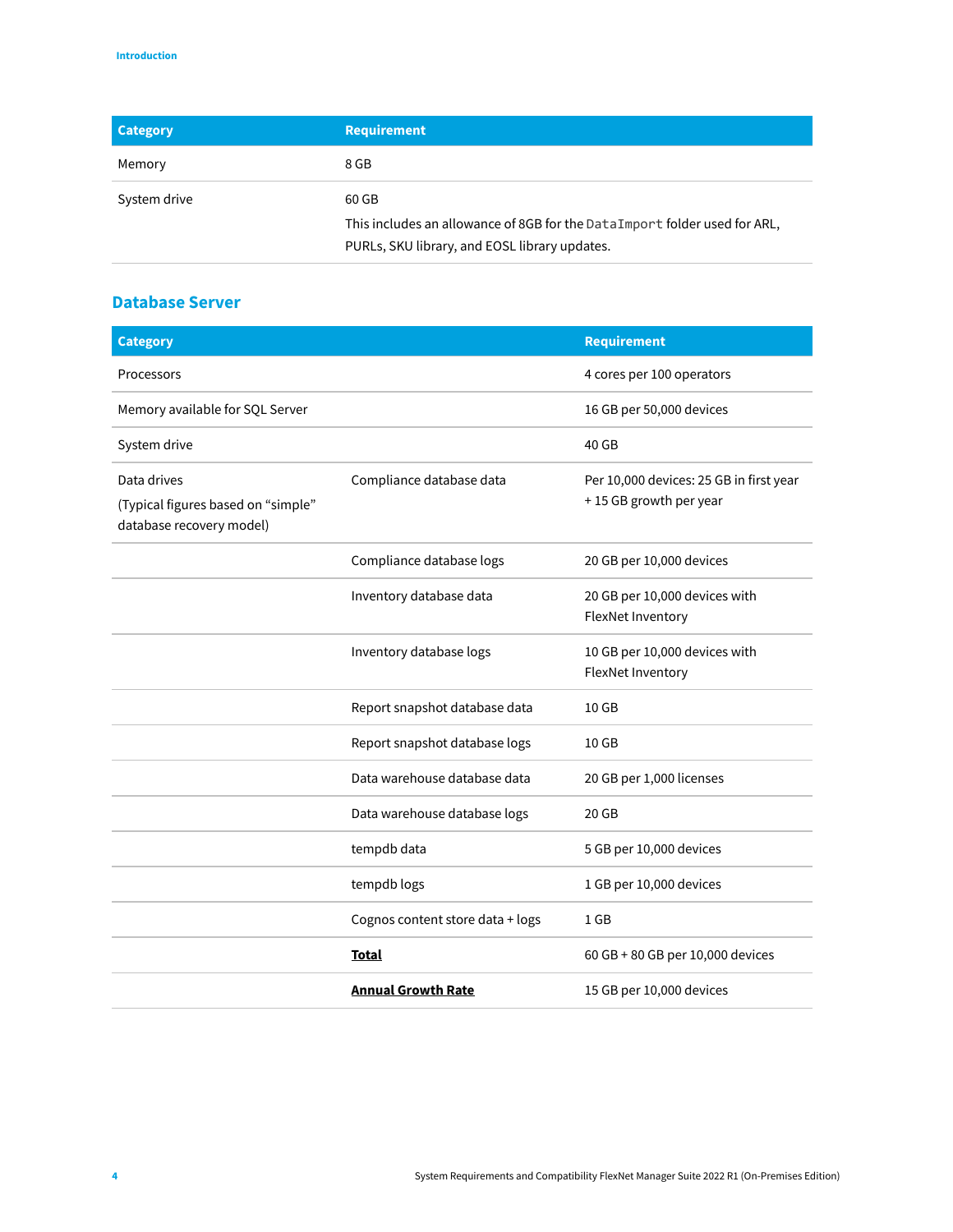## **Flexera Analytics (Cognos) Server**

| <b>Category</b> | <b>Requirement</b>  |  |
|-----------------|---------------------|--|
| Processors      | 4 cores             |  |
| Memory          | 16 GB + recommended |  |
| System drive    | 100 GB              |  |

## **FlexNet Beacon**

| <b>Category</b>         | <b>Requirement</b>                       |  |
|-------------------------|------------------------------------------|--|
| Processors              | 2 cores                                  |  |
| Memory                  | 4 GB minimum, 8 GB or higher recommended |  |
| Minimum free disk space | 1 GB per 10,000 devices                  |  |

## **FlexNet inventory agent**

| <b>Category</b>         | <b>Requirement</b>                         |  |
|-------------------------|--------------------------------------------|--|
| Processors              | 1 core                                     |  |
| Memory                  | 512 MB minimum, 2 GB or higher recommended |  |
| Minimum free disk space | 25 MB installation + 100 MB workspace      |  |

# <span id="page-4-0"></span>**Prerequisite Software**

The table below describes the supported operating systems and software prerequisites of FlexNet Manager Suite 2022 R1 at the time of release. Unless otherwise noted, support for a release includes support for all official service packs issued against the same release.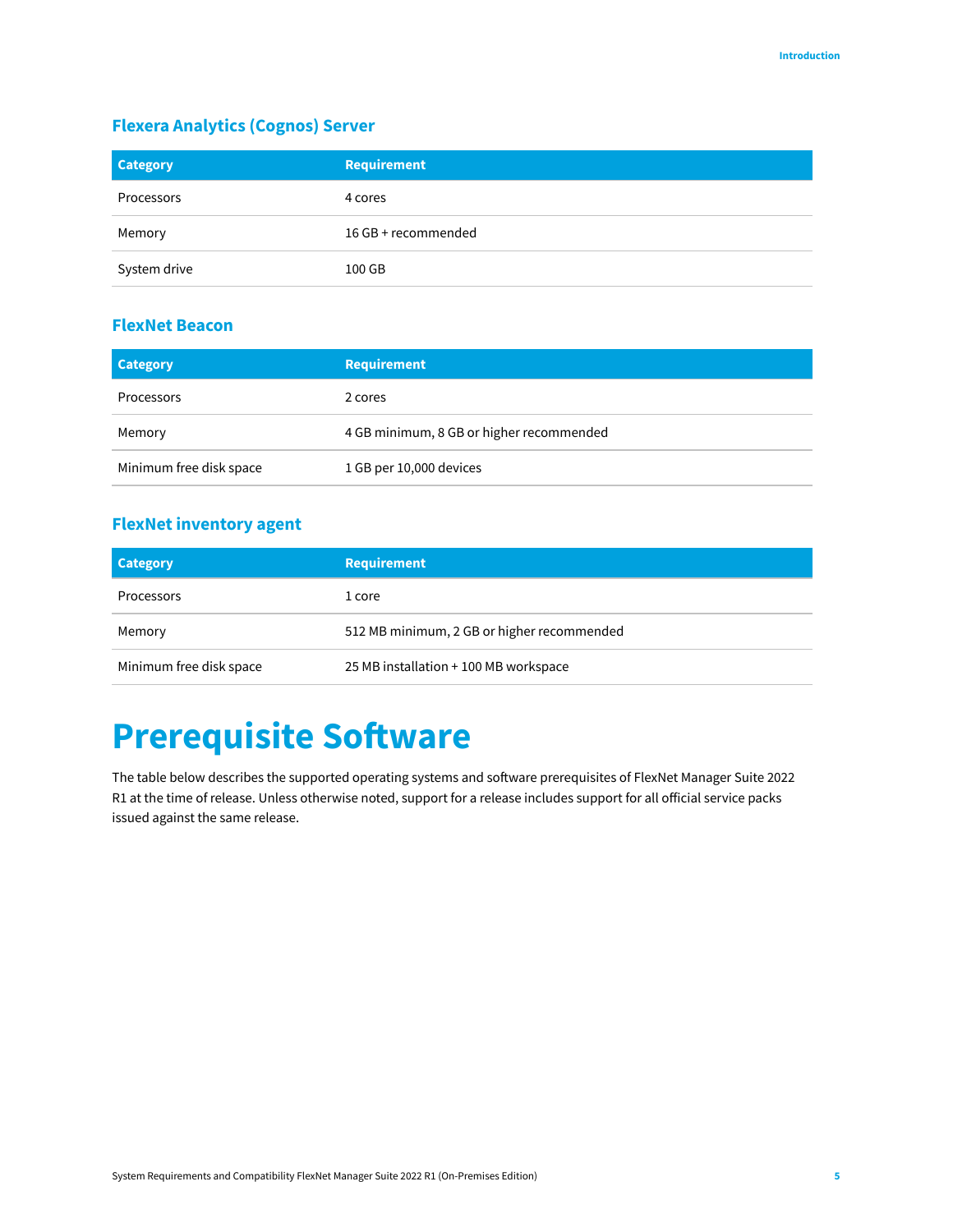#### **Introduction**

| <b>Operating System</b>                                                                                             | <b>Prerequisite Software</b>                                                                                                                                                                                                                                                                                                                                                                                                                                                                                                                                                                                                                                                                                                                                                                                                                                                                                                                                                                                                                                                                     |
|---------------------------------------------------------------------------------------------------------------------|--------------------------------------------------------------------------------------------------------------------------------------------------------------------------------------------------------------------------------------------------------------------------------------------------------------------------------------------------------------------------------------------------------------------------------------------------------------------------------------------------------------------------------------------------------------------------------------------------------------------------------------------------------------------------------------------------------------------------------------------------------------------------------------------------------------------------------------------------------------------------------------------------------------------------------------------------------------------------------------------------------------------------------------------------------------------------------------------------|
| Windows Server 2012<br>Windows Server 2012 R2<br>Windows Server 2016<br>Windows Server 2019<br>Windows Server 2022. | The following three prerequisites apply to each server in a<br>multi-server implementation:<br>Microsoft .NET Framework 4.7.2-4.8 (registration of ASP.NET<br>٠<br>is documented in Configure .NET and IIS, in either the<br>Installation or Upgrading PDF files)<br>Microsoft Internet Information Services 8.0-10.0<br>$\bullet$<br>Microsoft Message Queuing (MSMQ).<br>٠<br>The following additional prerequisites apply only when the<br>batch server components are installed.<br>Important: There must be one and only one batch server in<br>your environment. The batch server may be installed on its<br>own server; or it may be co-located on either your web<br>application server or your inventory server; or all<br>components may be installed on a single application server.<br>Wherever the batch server is installed, the following<br>additional prerequisites apply.<br>Microsoft Access Database Engine (32-bit)<br>٠<br>SQL Server features: Client Tools Connectivity, Management<br>٠<br>Tools.<br>Note: Microsoft Windows Server Core editions are not<br>supported. |
|                                                                                                                     |                                                                                                                                                                                                                                                                                                                                                                                                                                                                                                                                                                                                                                                                                                                                                                                                                                                                                                                                                                                                                                                                                                  |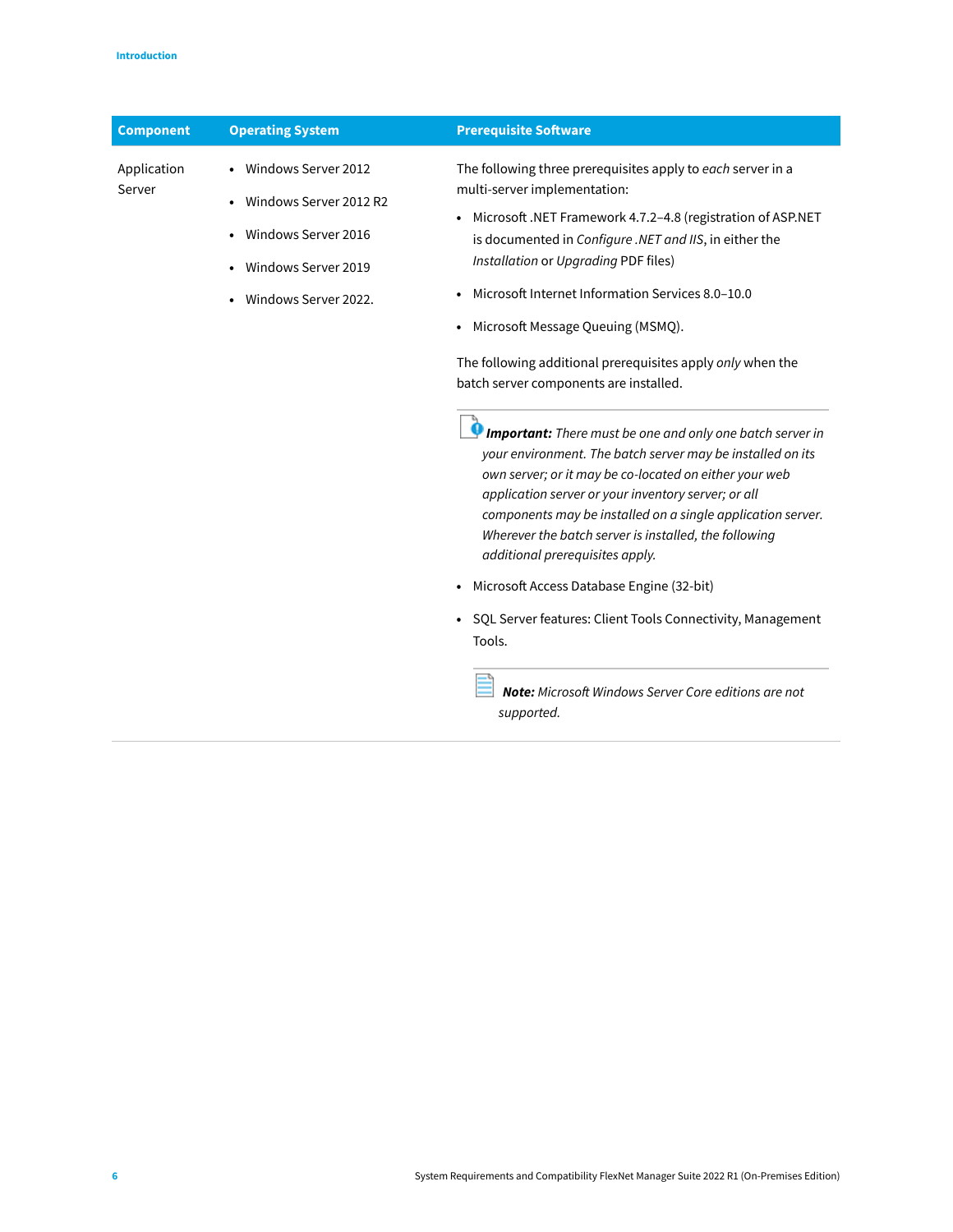| <b>Component</b>                                             | <b>Operating System</b>                                                                                                                                         | <b>Prerequisite Software</b>                                                                                                                                                                                                                                                                                                                                                                                                                                                                                                                                                                                                                              |
|--------------------------------------------------------------|-----------------------------------------------------------------------------------------------------------------------------------------------------------------|-----------------------------------------------------------------------------------------------------------------------------------------------------------------------------------------------------------------------------------------------------------------------------------------------------------------------------------------------------------------------------------------------------------------------------------------------------------------------------------------------------------------------------------------------------------------------------------------------------------------------------------------------------------|
| Database Server<br>(including)<br>Cognos<br>Database Server) | Windows Server 2012<br>$\bullet$<br>Windows Server 2012 R2<br>Windows Server 2016<br>Windows Server 2019<br>Windows Server 2022<br>• Amazon RDS for SQL Server. | <b>Note:</b> These initial comments apply to any of the following<br>versions of Microsoft SQL Server (further version-specific<br>comments are included below):<br>Microsoft SQL CLR (Common Language Runtime)<br>$\bullet$<br>integration must be enabled. FlexNet Manager Suite uses a<br>signed CLR assembly with the SAFE permission set. On<br>Microsoft SQL Server 2017 and later, creating and running<br>this assembly is typically achieved by configuring a SQL<br>Server login from the appropriate certificate and granting<br>UNSAFE ASSEMBLY rights to the login. Alternative<br>supported (but not recommended) configurations are to set |
|                                                              |                                                                                                                                                                 |                                                                                                                                                                                                                                                                                                                                                                                                                                                                                                                                                                                                                                                           |

*• Multi-tenant installations require the Enterprise Edition of SQL Server. Single-tenant installations can use any edition of SQL Server.*

*the TRUSTWORTHY database property to "ON" for the compliance database, or to disable CLR strict security.*

- *• Flexera Analytics requires that Microsoft SQL Server be configured to have the TCP/IP protocol enabled, and has network permissions to communicate with the database server (ensure that this is not prevented by firewall restrictions).*
- *• Amazon RDS is limited to SQL Server 2016 SP1 & SP2.*
- **•** Microsoft SQL Server 2012
- **•** Microsoft SQL Server 2014

*Note: Run with compatibility level set to SQL Server 2012 (110).*

**•** Microsoft SQL Server 2016 SP1

*Note: Ensure that at least SP1 has been applied, as this update repaired a fatal error. Also, run with compatibility level set to SQL Server 2012 (110).*

- **•** Microsoft SQL Server 2017
- **•** Microsoft SQL Server 2019

*Note: Three points to check:*

*1. Ensure that you have installed [Cumulative](https://www.microsoft.com/en-us/download/details.aspx?id=100809)*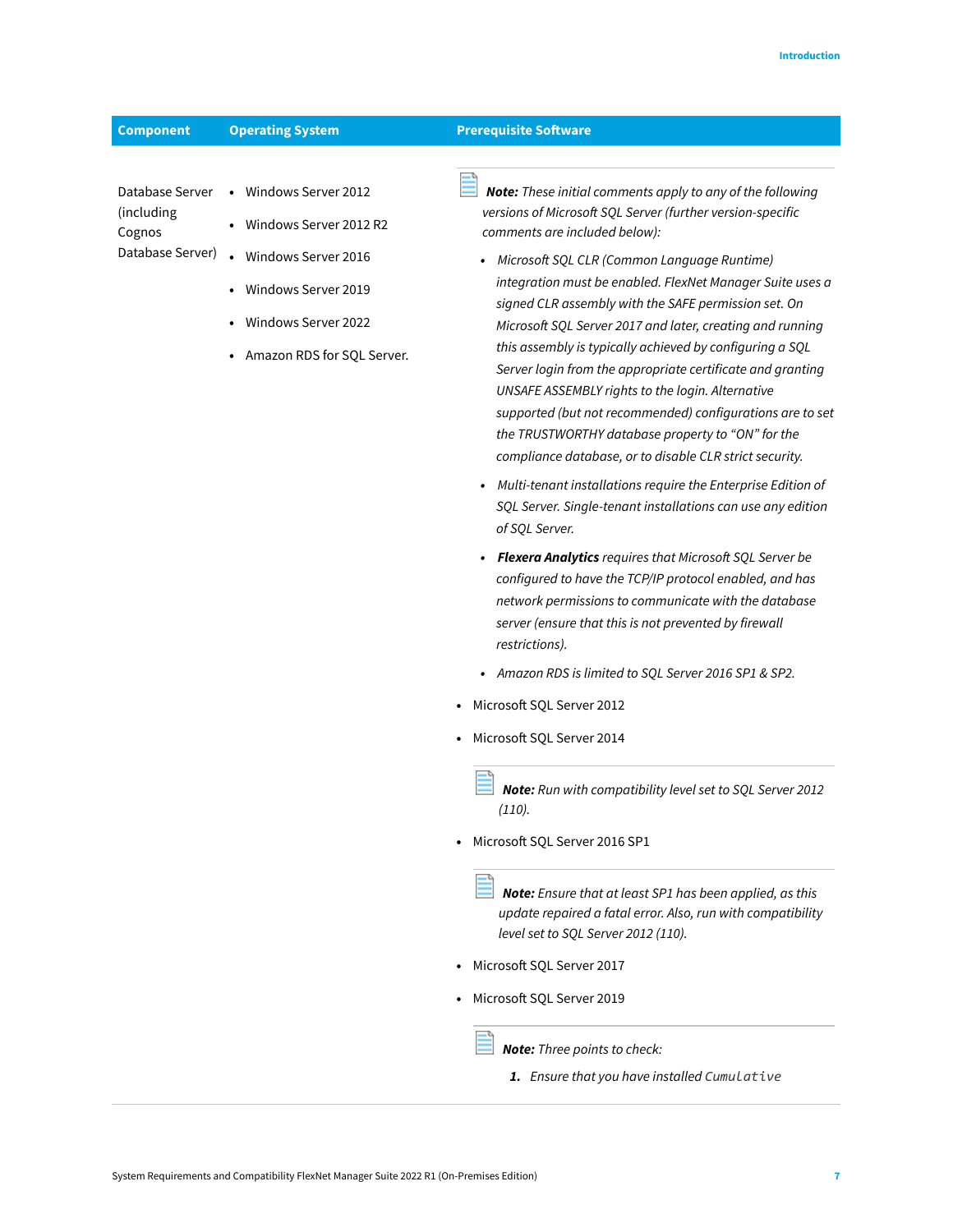**Component Operating System <b>Prerequisite Software** 

*[Update Package 5 for SQL Server 2019](https://www.microsoft.com/en-us/download/details.aspx?id=100809) or later.*

*2. As FlexNet Manager Suite uses SQL CLR, and this is not compatible with the memory-optimized tables feature introduced in SQL Server 2019, disable TempDB\_Metadata using either of the following processes, and then restart SQL Server:*

```
ALTER SERVER CONFIGURATION
    SET MEMORY_OPTIMIZED
TEMPDB_METADATA = OFF
GO
```
*or*

*EXEC sp\_configure 'tempdb metadata memory-optimized', 0 GO RECONFIGURE GO*

- *3. In SQL Server 2019, Microsoft introduced changes in Intelligent Query Processing that may produce errors in pages of the web interface (for example, in the All Purchases page). Two possible workarounds that prevent the errors are, for the compliance database in FlexNet Manager Suite, to either:*
	- *a. Turn off the following six Intelligent Query Optimizer components (as described in [this](https://docs.microsoft.com/en-us/sql/relational-databases/performance/intelligent-query-processing?view=sql-server-ver15#batch-mode-adaptive-joins) [Microsoft topic\)](https://docs.microsoft.com/en-us/sql/relational-databases/performance/intelligent-query-processing?view=sql-server-ver15#batch-mode-adaptive-joins):*

*ALTER DATABASE SCOPED CONFIGURATION SET BATCH\_MODE\_MEMORY\_GRANT\_FEEDBACK = OFF; ALTER DATABASE SCOPED CONFIGURATION SET ROW\_MODE\_MEMORY\_GRANT\_FEEDBACK = OFF; ALTER DATABASE SCOPED CONFIGURATION SET INTERLEAVED\_EXECUTION\_TVF = OFF;*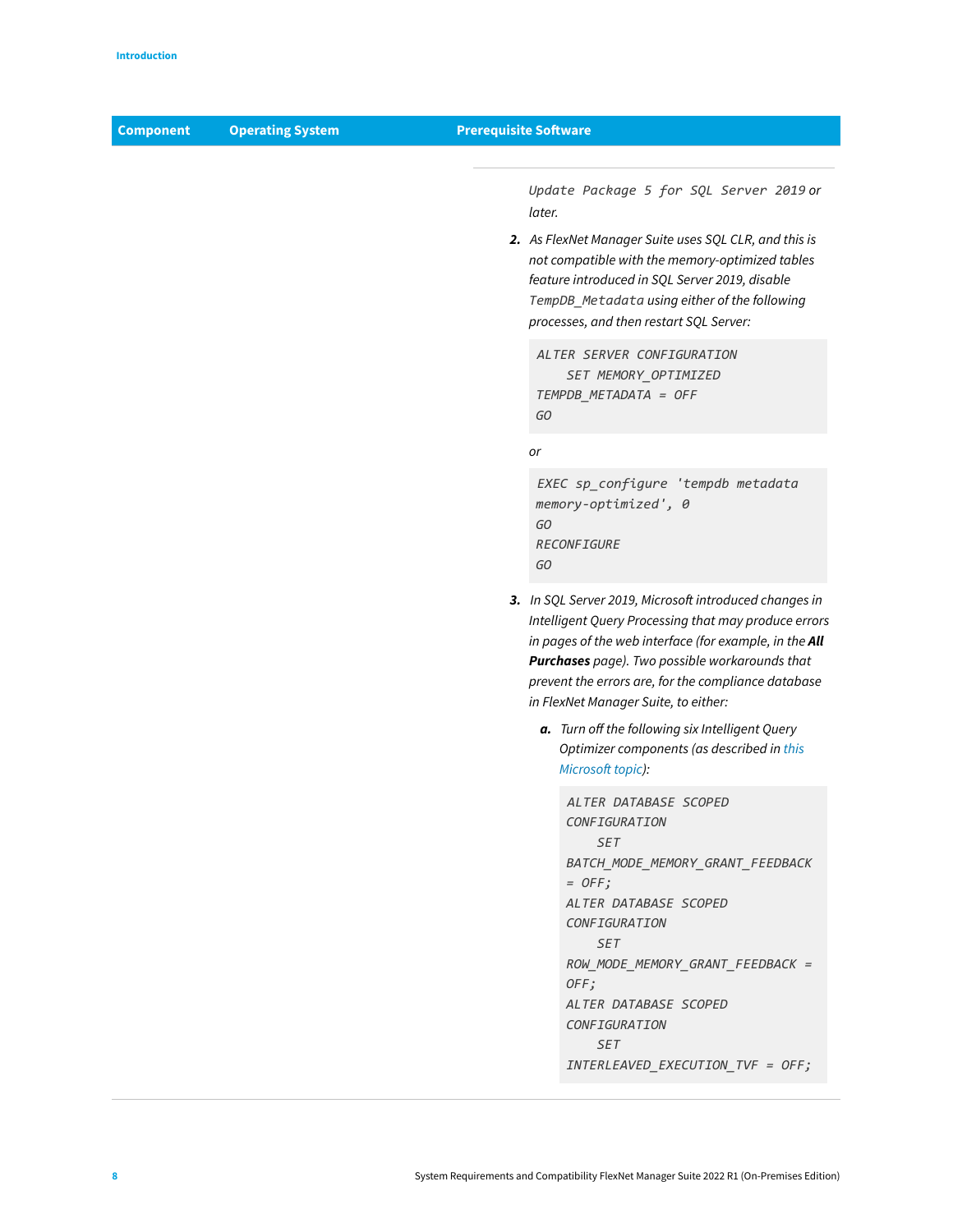```
ALTER DATABASE SCOPED
                                                                          CONFIGURATION
                                                                               SET DEFERRED_COMPILATION_TV
                                                                          = OFF;
                                                                          ALTER DATABASE SCOPED
                                                                          CONFIGURATION
                                                                               SET TSQL_SCALAR_UDF_INLINING
                                                                          = OFF;
                                                                          ALTER DATABASE SCOPED
                                                                          CONFIGURATION
                                                                               SET BATCH_MODE_ON_ROWSTORE =
                                                                          OFF;
                                                                        or
                                                                     b. Run with compatibility level set to SQL Server
                                                                         2017 (140).
                                                        • Microsoft SQL Server Client Tools, of the same version.
Flexera Analytics
• Windows Server 2012
/ Cognos Server
    Note:
    Flexera
    Analytics
    Server is not
    supported in
    multi-
    tenant
    installations.
                    • Windows Server 2012 R2
                  • Windows Server 2016.
                                                       • IBM Cognos version 11.0.13 (includes log4j mitigation)
                                                       • .NET Framework 4.7.2–4.8 (registration of ASP.NET is
                                                          documented in Configure .NET and IIS, in either the
                                                          Installation or Upgrading PDF files)
                                                          Important: When Flexera Analytics is installed on a server
                                                            other than the database server running the content store
                                                            database, you must enable communication between the
                                                            Flexera Analytics host and the database server:
                                                           • For SQL Server 2017 and later, install the Microsoft OLE DB
                                                              Driver for SQL Server on the host
                                                           • For SQL Server 2012 to 2016, install Microsoft SQL Server
                                                              Native Client 2012 on the server hosting Flexera Analytics
                                                              (this 2012 version of the Native Client interoperates
                                                              successfully when the remote database is SQL Server 2016
                                                              SP1 with the correct compatibility mode set, as noted
                                                              above).
```
**Component Operating System Prerequisite Software**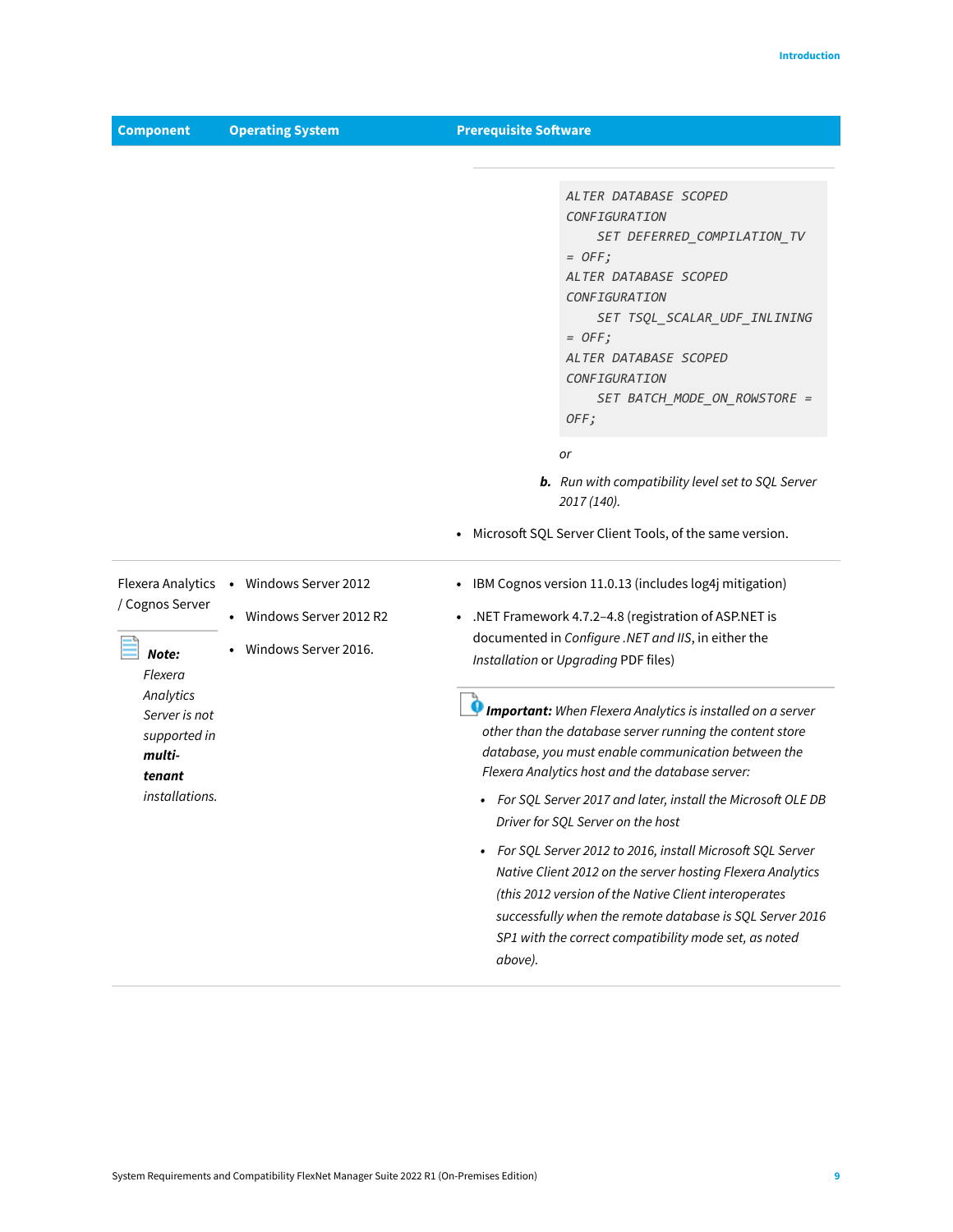| <b>Component</b> | <b>Operating System</b>                                                                                                                           | <b>Prerequisite Software</b>                                                                                                      |
|------------------|---------------------------------------------------------------------------------------------------------------------------------------------------|-----------------------------------------------------------------------------------------------------------------------------------|
| Web Browser      | The following are the minimum<br>versions of popular web browsers<br>that are currently supported:<br>Microsoft Internet Explorer 11<br>$\bullet$ | Flexera Analytics is not compatible with Microsoft Edge.<br>A minimum screen resolution of 1024 horizontal pixels is<br>required. |
|                  | Microsoft Edge for Windows 84<br>$\bullet$<br>Google Chrome 80<br>Mozilla Firefox 79<br>$\bullet$<br>• Apple Safari 13.                           |                                                                                                                                   |
|                  | Some Flexera Analytics menu<br>options are not available in the<br>Chrome browser.                                                                |                                                                                                                                   |
|                  | Support for future web browser<br>releases cannot be verified,<br>however there are no anticipated<br>issues for future releases.                 |                                                                                                                                   |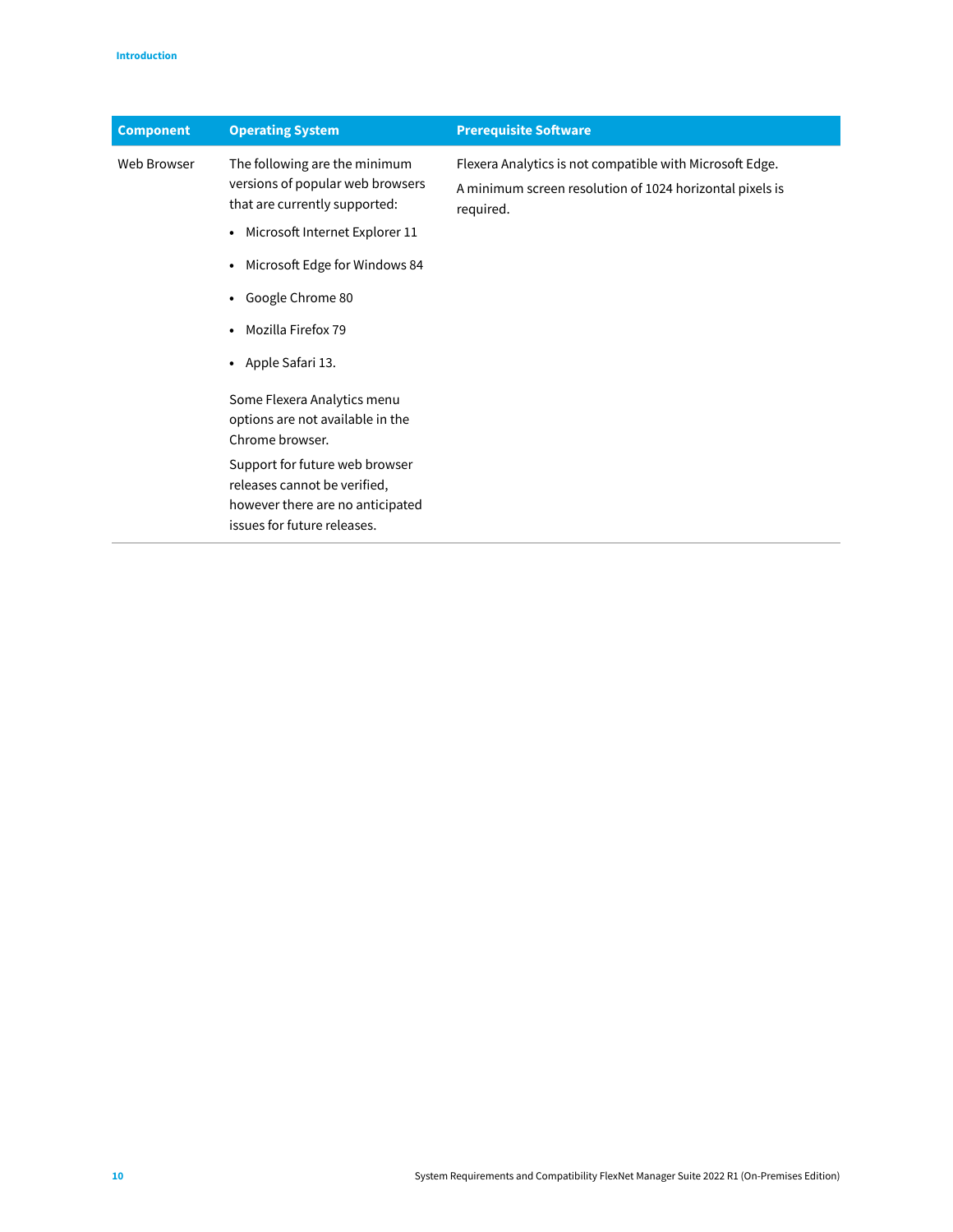| <b>Component</b>           | <b>Operating System</b>                                                                                                                                                                                                                                                                                                                                                 | <b>Prerequisite Software</b>                                                                                                                                                                                                                                                                                                                                                                                   |
|----------------------------|-------------------------------------------------------------------------------------------------------------------------------------------------------------------------------------------------------------------------------------------------------------------------------------------------------------------------------------------------------------------------|----------------------------------------------------------------------------------------------------------------------------------------------------------------------------------------------------------------------------------------------------------------------------------------------------------------------------------------------------------------------------------------------------------------|
| FlexNet<br>inventory agent | • Windows Server 2003 SP1 and<br>SP2, 2008 R2 x64, 2012, 2012 R2,<br>2012 R2 SP1, 2016, 2019, 2022<br>Windows Server Core 2008, 2008<br>R2 x64, 2012, 2012 R2<br>Windows Server Standard<br>(previously known as Windows<br>Server Core) 2016, 2019<br>Windows Vista, 7, 8, 10, 11                                                                                      | No prerequisites.<br>Note: For Linux platforms, the FlexNet inventory agent<br>supports all the Linux operating systems listed at left<br>running on Intel (32-bit and 64-bit) architecture. In addition,<br>the following little-endian OS releases (ppc64Le) are<br>supported on POWER8 or newer POWER processors that<br>support glibc version 2.17 or later:<br>CentOS 7.4 and later<br>Debian 8 and later |
|                            | AIX 7.1 LPARs, 7.2                                                                                                                                                                                                                                                                                                                                                      | Fedora 21 and later                                                                                                                                                                                                                                                                                                                                                                                            |
|                            | Amazon Linux 2                                                                                                                                                                                                                                                                                                                                                          | Red Hat Enterprise Linux (RHEL) 7.4 and later                                                                                                                                                                                                                                                                                                                                                                  |
|                            | • CentOS 6-7.5 (x86, 32-bit and<br>64-bit); 7.6-8.5 (x86 64-bit only)                                                                                                                                                                                                                                                                                                   | SuSE 12 and later<br>Ubuntu 14.04 and later.<br>POWER microprocessor support is restricted to little-endian                                                                                                                                                                                                                                                                                                    |
|                            | Debian Linux 7-11 (x86, 32-bit<br>and 64-bit)<br><b>Note:</b> For Debian Linux 9.4,<br>9.5 and 10 (both 32-bit and<br>64-bit), minimal installations<br>of the OS core omit the<br>ifconfig command. This<br>prevents collection of the IP<br>address and MAC address in<br>inventory. The root user can<br>use the following command to<br>restore this functionality: | builds (ppc64Le) only, and FlexNet inventory agent does not<br>run on any distribution that is big-endian (ppc64).<br>Distributions that do not have a ppc64Le build are not<br>supported on POWER microprocessors, and these<br>unsupported distributions include Amazon Linux, Oracle<br>Linux, and Photon OS (however, these continue to be<br>supported as listed on Intel architecture).                  |
| $apt-qet$                  |                                                                                                                                                                                                                                                                                                                                                                         |                                                                                                                                                                                                                                                                                                                                                                                                                |

*install net-tools -y*

- **•** Fedora Linux 25-26 (x86, 32-bit and 64-bit); 27-35 (x86 64-bit only)
- **•** HP-UX 11i v3, vPars/nPars
- **•** macOS 10.6–12

*Note: To run on an Apple M1 processor ("Apple silicon"), the FlexNet inventory agent*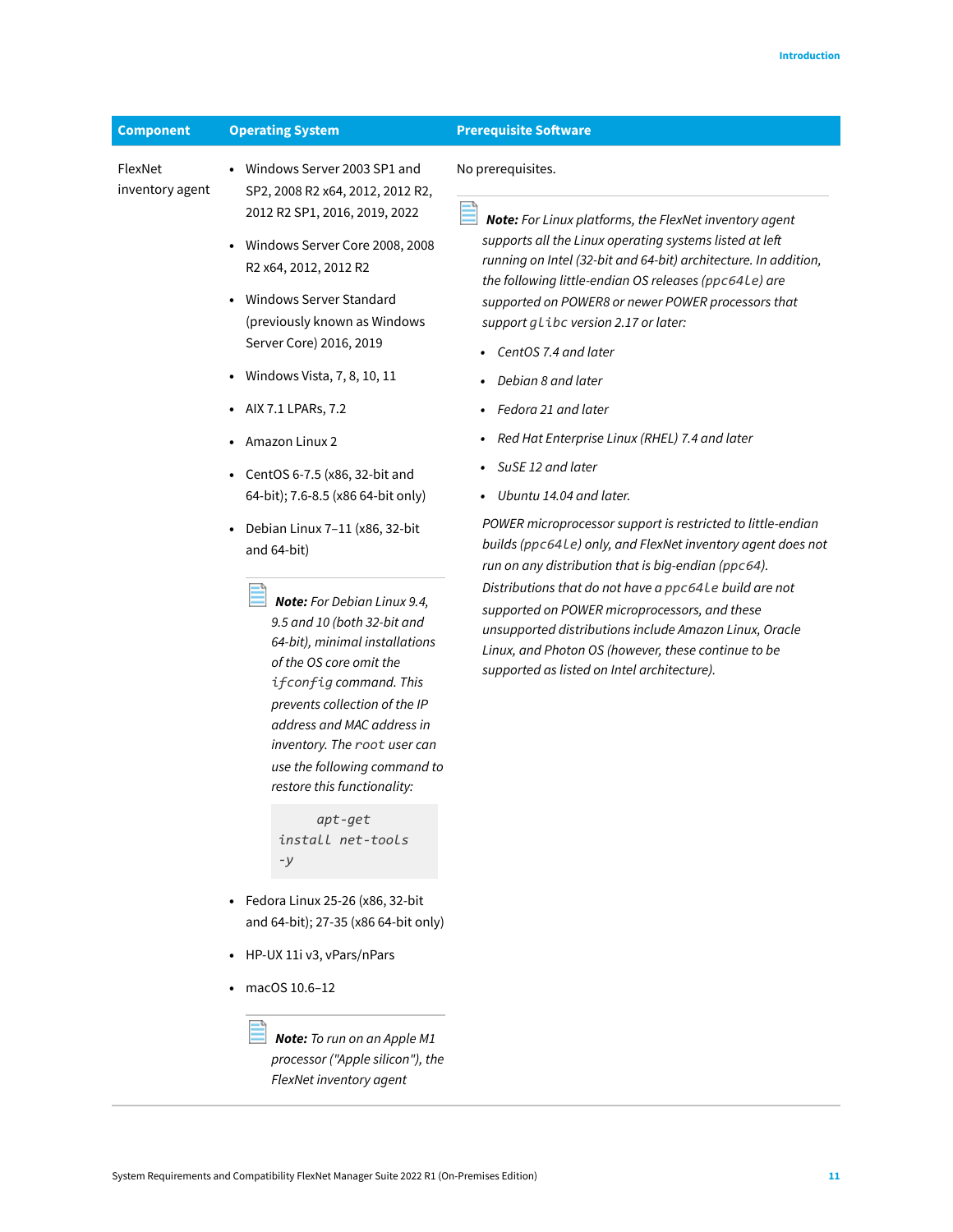## **Component Operating System Prerequisite Software**

*requires that Rosetta 2 is installed and running. This is Apple's solution for transitioning most Intel-based applications to run on Apple silicon. There are two possible command formats for installing Rosetta 2:*

*◦ Interactive installation that asks for agreement to the Rosetta 2 license:*

> */usr/sbin/ softwareupdate*

```
--install-rosetta
```
*◦ Non-interactive installation:*

> */usr/sbin/ softwareupdate*

```
--install-rosetta
--agree-to-license
```
- **•** OpenSuSE Leap 42.2, 42.3 (x86, 32-bit and 64-bit); 15-15.3 (x86 64-bit only)
- **•** Oracle Linux 4.5–6.10 (x86, 32-bit and 64-bit); 7.0-8.5 (x86 64-bit only)
- **•** Photon OS 3.0-4.0
- **•** Red Hat Enterprise Linux (RHEL) 5.0-6.10 (x86, 32-bit and 64-bit); 7.1-8.5 (x86 64-bit only)
- **•** Red Hat Linux 8–9 (x86 only)
- **•** Solaris 8–11.4 (SPARC), Zones for versions 10–11
- **•** Solaris 9–11.4 (x86), Zones for versions 10–11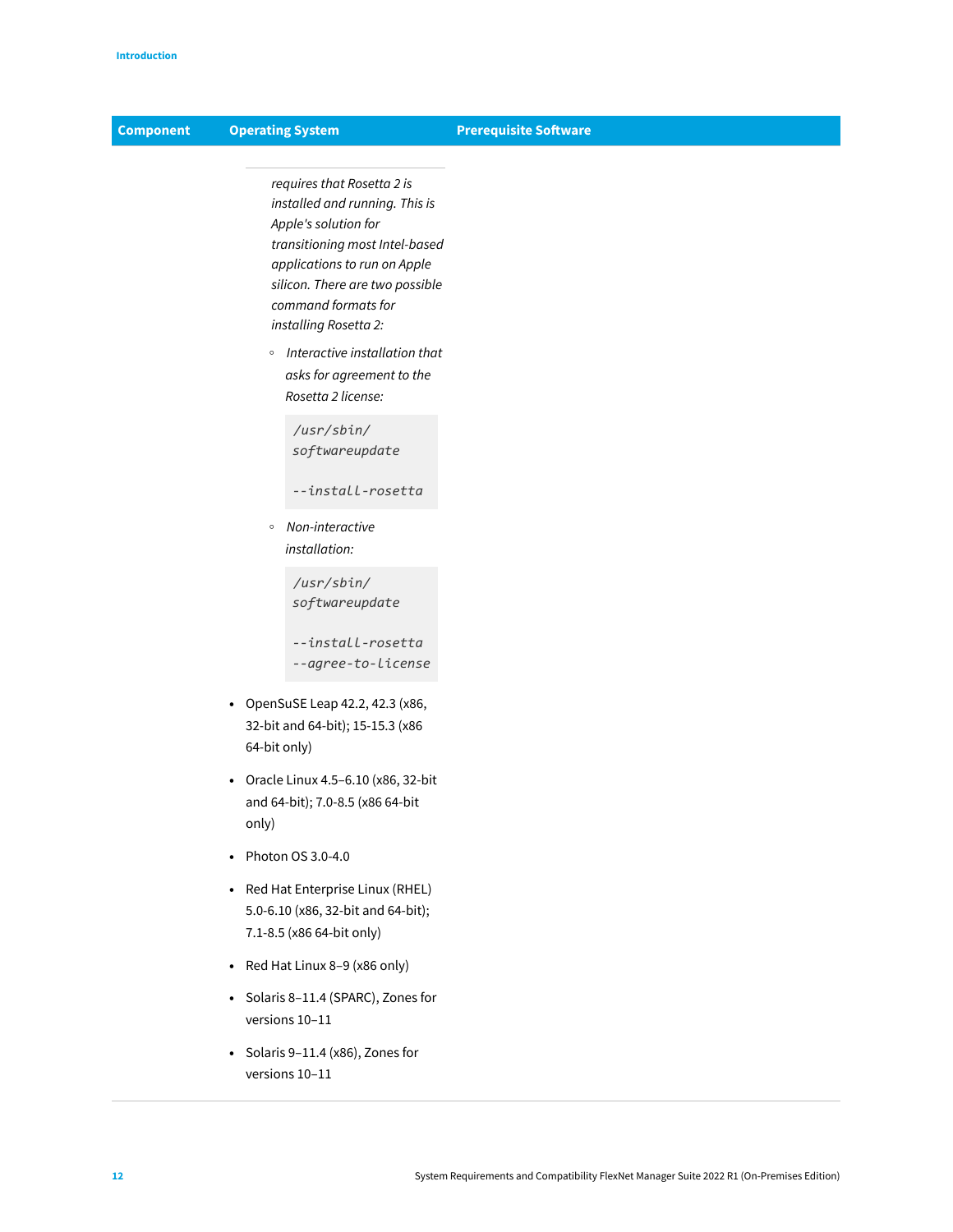| <b>Component</b>                         | <b>Operating System</b>                                                                                                                          | <b>Prerequisite Software</b>                                                                                                                                                                                                                         |
|------------------------------------------|--------------------------------------------------------------------------------------------------------------------------------------------------|------------------------------------------------------------------------------------------------------------------------------------------------------------------------------------------------------------------------------------------------------|
|                                          | SuSE Linux Enterprise Server 11<br>$\bullet$<br>(x86, 32-bit and 64-bit); 12 SP3, 12<br>SP4, 12 SP5, 15, 15 SP1, 15.2, 15.3<br>(x86 64-bit only) |                                                                                                                                                                                                                                                      |
|                                          | Ubuntu 12-17.04 (x86, 32-bit and<br>$\bullet$<br>64-bit); 17.10-21.10 (x86 64-bit<br>only).                                                      |                                                                                                                                                                                                                                                      |
| Flexera<br>Kubernetes<br>inventory agent | $\cdot$ Linux x86_64                                                                                                                             | The following implementations of Kubernetes are supported:<br>• Kubernetes 1.16-1.20<br>Amazon EKS<br>$\bullet$<br>• Azure AKS<br>• kind (Kubernetes in Docker)<br>Minikube<br>$\bullet$<br>$\bullet$ OKD 4.x<br>Red Hat OpenShift 4.x.<br>$\bullet$ |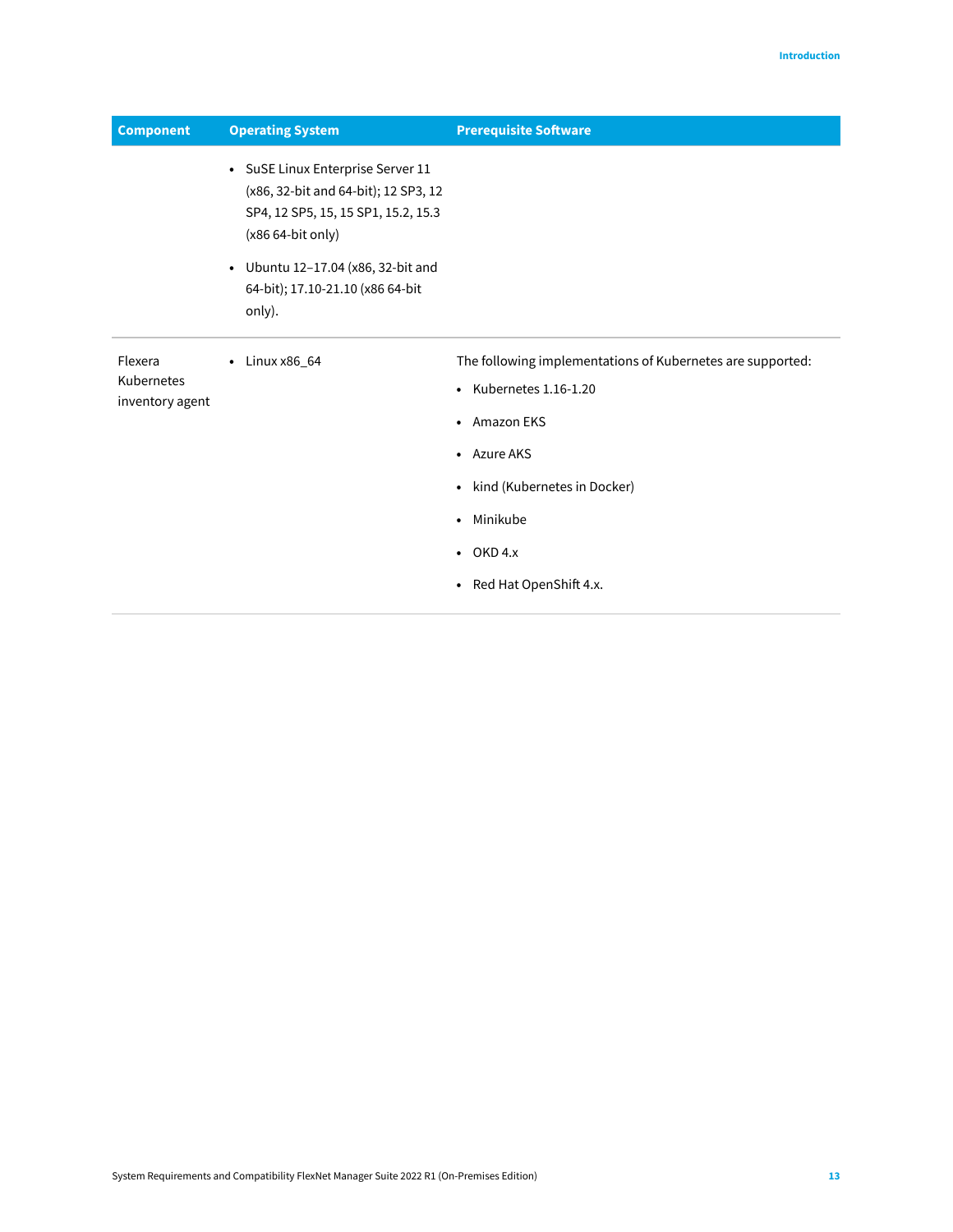| <b>Component</b>      | <b>Operating System</b>                                                   | <b>Prerequisite Software</b>                                                                                                                                                                                                                                                                                                                                                                                                                                                                                                                                                                                                                                                                                                                                                                                                                                                                                                                                                                                                                                                                                                                                  |
|-----------------------|---------------------------------------------------------------------------|---------------------------------------------------------------------------------------------------------------------------------------------------------------------------------------------------------------------------------------------------------------------------------------------------------------------------------------------------------------------------------------------------------------------------------------------------------------------------------------------------------------------------------------------------------------------------------------------------------------------------------------------------------------------------------------------------------------------------------------------------------------------------------------------------------------------------------------------------------------------------------------------------------------------------------------------------------------------------------------------------------------------------------------------------------------------------------------------------------------------------------------------------------------|
| <b>FlexNet Beacon</b> | • Windows Server 2012, 2012 R2,<br>2016, 2019, 2022<br>Windows 8, 10, 11. | • .NET Framework versions 4.7.2-4.8<br>Any supported web browser.<br>٠<br>For Oracle Database inventory, Oracle OLE DB Provider<br>٠<br>(32-bit), version 10.2.0.3 or later.<br>For connections to import data from DB2 databases, IBM OLE<br>$\bullet$<br>DB Provider (32-bit or 64-bit). Whether the driver is 32-bit or<br>64-bit is determined by the operating system, so that for<br>64-bit operating systems the 64-bit drivers are required.<br>PowerShell 3.0+.<br>• For connection to AWS, you also require AWS Tools for<br>PowerShell version 3.3.283.0 or later.<br>For connection to Microsoft Azure you will require PowerShell<br>٠<br>version 5.1 or later, with Microsoft Az module version 6.1.0<br>and Microsoft Azure Resource Graph module version 0.11 or<br>later highly recommended.<br>Tip: Earlier versions of the Azure module may still be used,<br>but with reduced functionality:<br>The original Microsoft Azure Resource Manager module<br>$\circ$<br>(version 6.8.1 or later) may still be used, provided you do<br>not want to collect Azure Hybrid Benefit data or enjoy<br>improved performance (and notice that this is |
|                       |                                                                           | approaching end-of-life)<br>The newer Microsoft Az module (version 5.2.0 or later) is<br>$\circ$<br>required to collect the Azure Hybrid Benefit data<br>• The recommended pair of Microsoft Az module (version<br>6.1.0 or later) and Microsoft Azure Resource Graph<br>module (version 0.11 or later) are required for adding<br>improved performance, especially for enterprises with<br>large implementations within Azure.<br>• For connection to Microsoft Office 365 Online Service, the<br>following are also required:<br>○ 64-bit server operating system<br>PowerShell 5.1 or later.<br>$\circ$<br>Note: There are additional prerequisites if you choose to<br>use the Microsoft Office 365 (deprecated) connector,                                                                                                                                                                                                                                                                                                                                                                                                                               |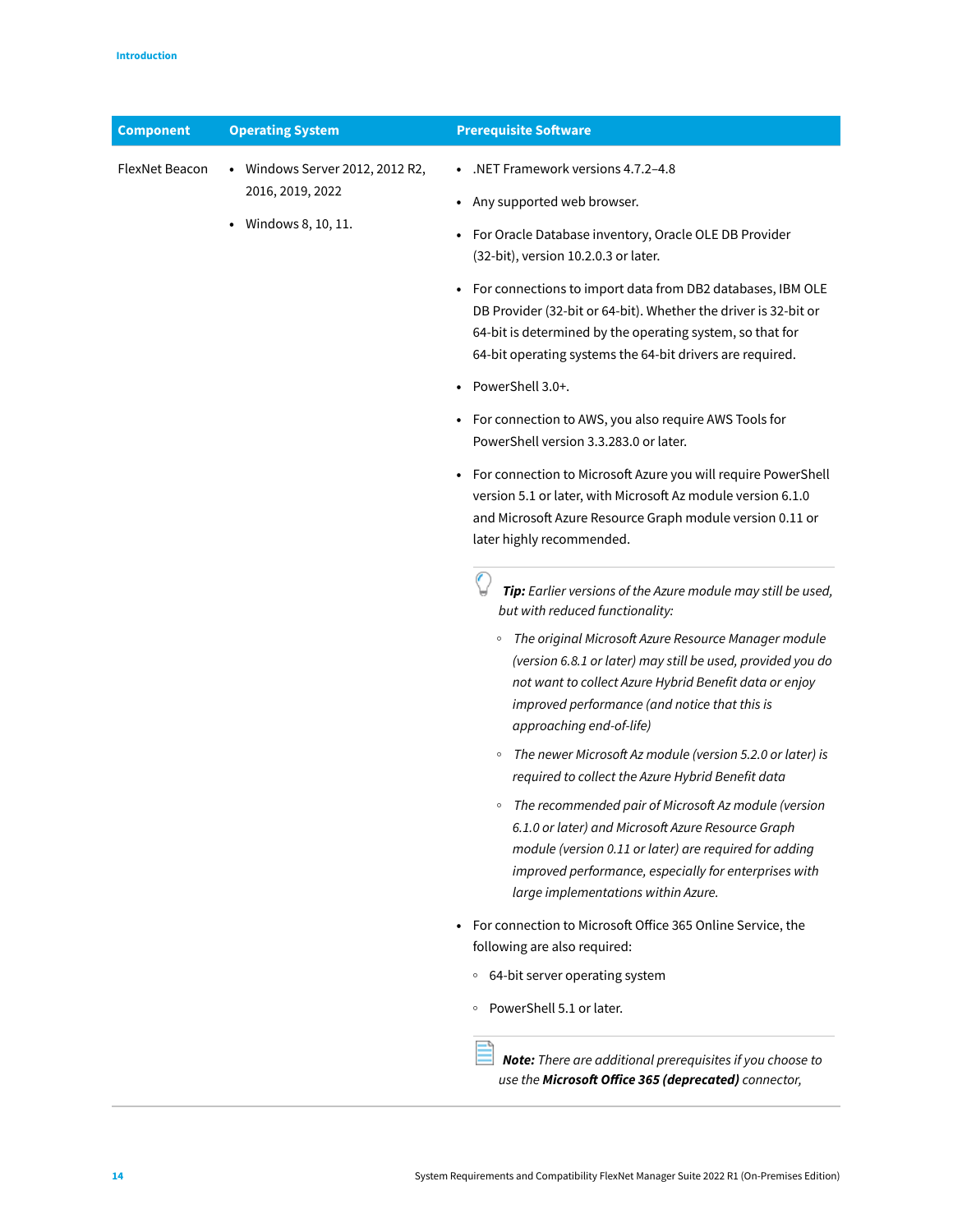| <b>Component</b>                                       | <b>Operating System</b>                                   | <b>Prerequisite Software</b>                                                                                                                                                                                                                                                                                                                                       |
|--------------------------------------------------------|-----------------------------------------------------------|--------------------------------------------------------------------------------------------------------------------------------------------------------------------------------------------------------------------------------------------------------------------------------------------------------------------------------------------------------------------|
|                                                        |                                                           | rather than the recommended <b>Microsoft 365</b> connector.<br>For those additional prerequisites, see this guide.<br>For connection to Tanium Asset the following are also<br>$\bullet$<br>required:<br>Tanium Server version 7.3.314.3668<br>$\circ$<br>• PowerShell version 5.1 or later running on Windows Server<br>2012 or later, or Windows 7 SP1 or later. |
| for SAP<br>Applications -<br>Admin Module<br>Transport |                                                           | FlexNet Manager • SAP Basis release from 7.0 to 7.53. The SAP GUI matching the SAP release must be installed.                                                                                                                                                                                                                                                      |
| for SAP<br>Applications -<br>Satellite<br>Transport    | FlexNet Manager • SAP Basis release from 4.6C to<br>7.53. | No prerequisites.                                                                                                                                                                                                                                                                                                                                                  |

## <span id="page-14-0"></span>**Network Requirements**

*Important: The presentation server for the web interface of FlexNet Manager Suite issues the HSTS header (HTTP Strict Transport Security), consistent with security best practice. The impacts are:*

- *• Once the presentation server has been successfully accessed using the HTTPS protocol without any certificate errors, the client web browser enforces HTTPS for all future communication (for example, it automatically corrects any URL entered with the HTTP protocol). This also means that all security certificates must be kept up-to-date, because, in the event of a future certificate failure, no alternate access to the server is permitted.*
- *• If you only use the HTTP protocol to access your presentation server, you can continue to do so without impact. A possible configuration, for example, may mean that your browsers use the HTTPS secure protocol to access your production server, but you may have a test server in a less exposed network where you allow browsers to stay with HTTP exclusively. Both environments will function normally with the HSTS header in place.*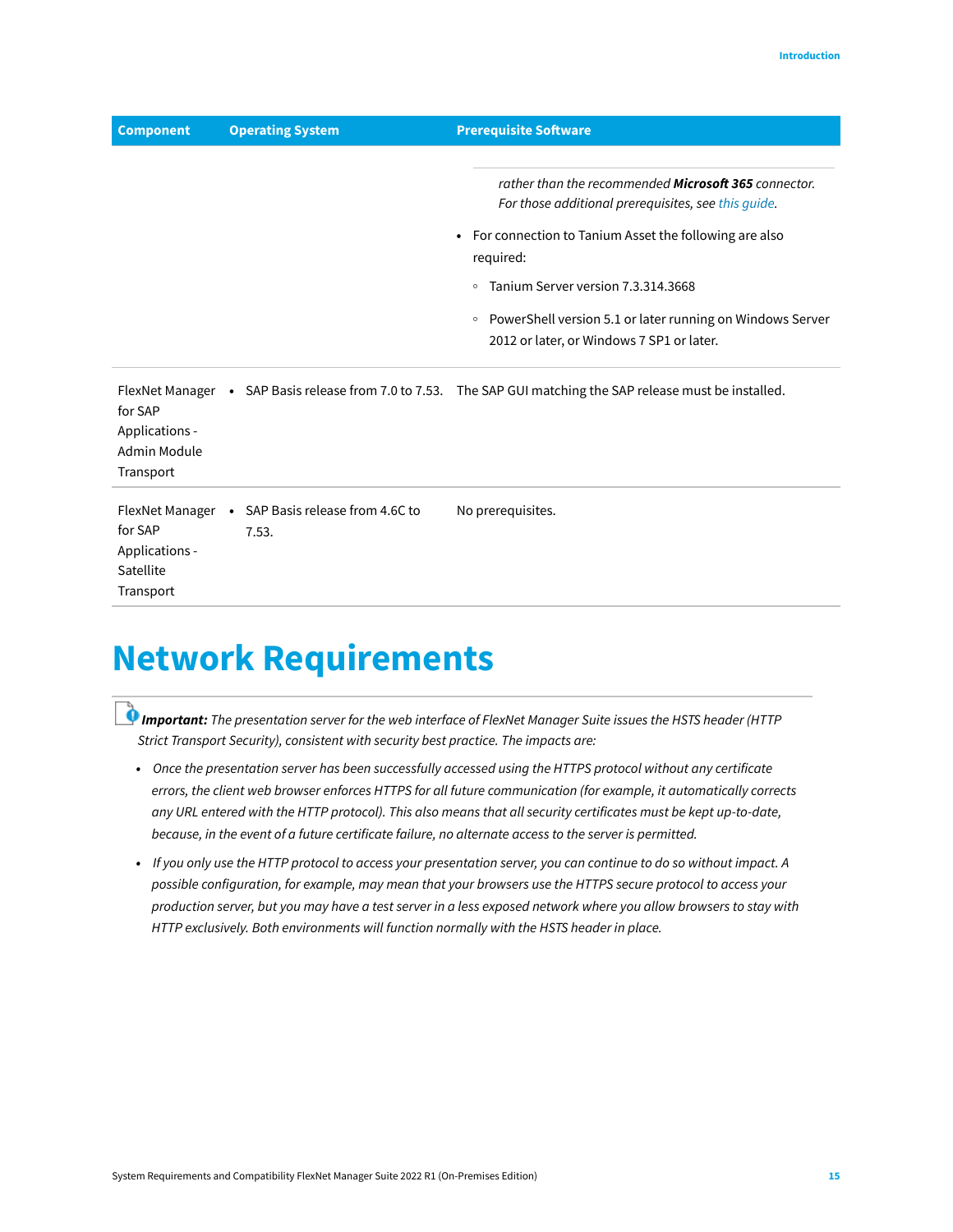## **General Settings**

| <b>Category</b>              | <b>Requirement</b>                                                                                                                                                                                                                                                                                                                                                                                                                                                                                      | <b>Notes</b>                                                                                                                                                                                                                                                                                                                                                                      |
|------------------------------|---------------------------------------------------------------------------------------------------------------------------------------------------------------------------------------------------------------------------------------------------------------------------------------------------------------------------------------------------------------------------------------------------------------------------------------------------------------------------------------------------------|-----------------------------------------------------------------------------------------------------------------------------------------------------------------------------------------------------------------------------------------------------------------------------------------------------------------------------------------------------------------------------------|
| Internet Protocol<br>version | IPv4, IPv6 and dual-stack                                                                                                                                                                                                                                                                                                                                                                                                                                                                               | Remote execution (such as remote<br>discovery and inventory collection) requires<br>IPv4.                                                                                                                                                                                                                                                                                         |
|                              |                                                                                                                                                                                                                                                                                                                                                                                                                                                                                                         | Communication between FlexNet Manager<br>Suite in the cloud and the top-level<br>inventory beacon server(s) requires IPv4.                                                                                                                                                                                                                                                        |
|                              |                                                                                                                                                                                                                                                                                                                                                                                                                                                                                                         | Microsoft CAL device license calculations<br>require IPv4 for CAL evidence collection and<br>computer inventory.                                                                                                                                                                                                                                                                  |
| Library downloads            | For the ARL:<br>https://www.managesoft.com:443/<br>support/Compliance/<br>RecognitionAfter82.cab<br>• For the EOSL library:<br>https://www.managesoft.com:443/<br>support/Compliance/EOSL.cab<br>• For the SKU library:<br>https://www.managesoft.com:443/<br>support/Compliance/PURL.cab<br>For the PURLs:<br>https://update.managesoft.com:443/<br>ProductUseRights, including access to<br>any sub-directories of this that may be<br>returned to your server in response to its<br>initial request. | The application server (or in multi-server<br>implementations, the batch server) requires<br>access to the URLs shown for downloading<br>regular updates of the data libraries to<br>which your license entitles you. In addition,<br>if that server is protected from the Internet<br>by a proxy server, access to those same<br>URLs must be authorized by the proxy<br>server. |
| Ports                        | Minimally, 80 (for HTTP) or 443 (for HTTPS) to<br>access the central application server(s).                                                                                                                                                                                                                                                                                                                                                                                                             | <b>Note:</b> Other optional inventory sources<br>may require additional ports. For further<br>details, refer to the topic Ports and URLs                                                                                                                                                                                                                                          |

*for inventory beacons in the online help.*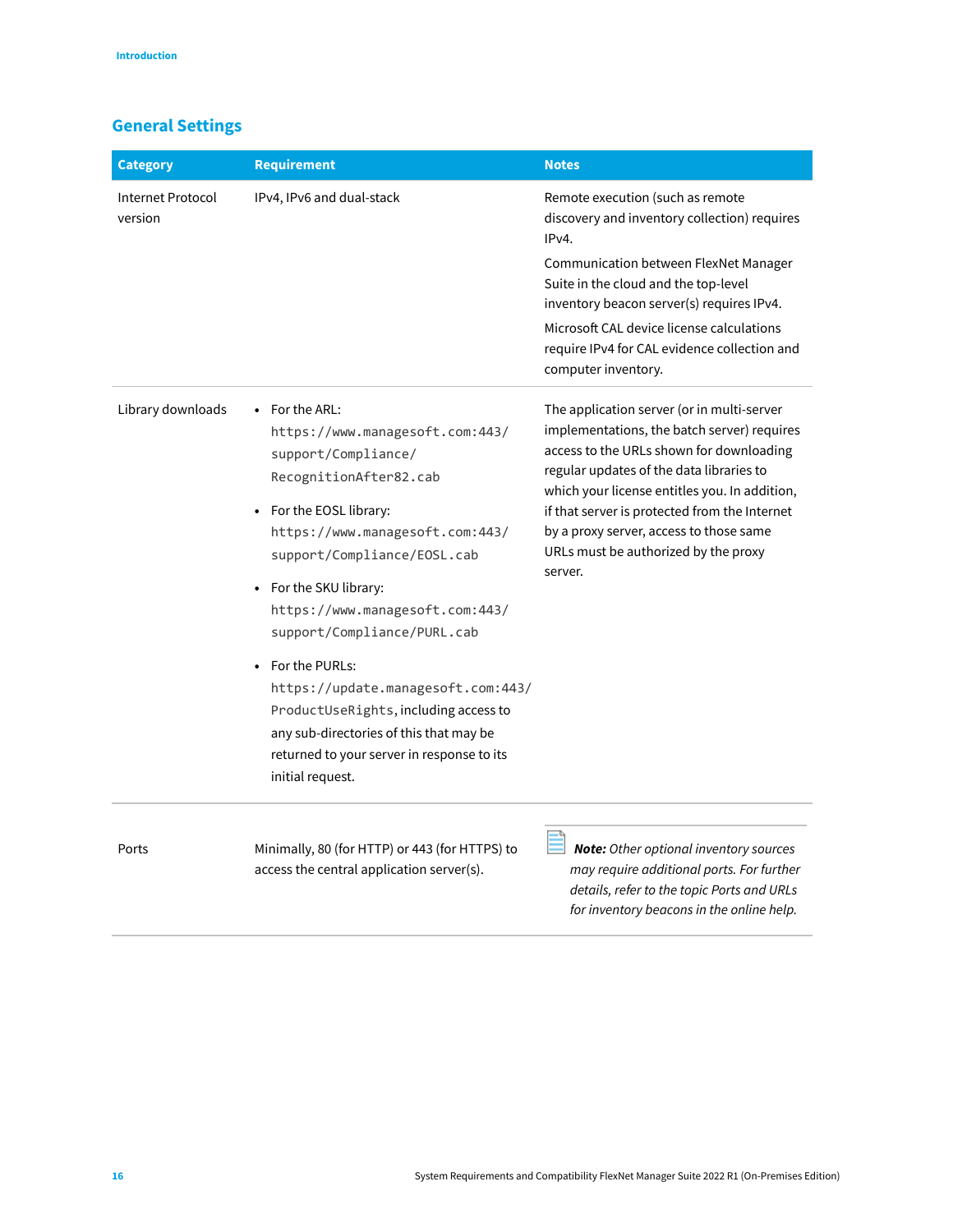| <b>Category</b>                          | <b>Requirement</b> | <b>Notes</b>                                                                                                                                                                                                                                                                                                                                                                                                         |
|------------------------------------------|--------------------|----------------------------------------------------------------------------------------------------------------------------------------------------------------------------------------------------------------------------------------------------------------------------------------------------------------------------------------------------------------------------------------------------------------------|
| <b>Transport Layer</b><br>Security (TLS) | 1.2                | TLS 1.2 is required for communication<br>between the inventory beacon and the<br>application server.<br>Communication between the application<br>server and the Flexera Analytics server<br>(powered by Cognos) does not support TLS<br>1.2 in the standard configuration. Please refer<br>to Knowledge Base article Flexera Analytics<br>connection to SQL Server Fails When<br>Server is Configured to use TLS 1.2 |

# <span id="page-16-0"></span>**Compatibility with Other Products**

This section describes the compatibility of FlexNet Manager Suite 2022 R1 with other products at the time of release.

## **Installation on the Same Server**

The following table lists the supported versions of components that can be installed on the same server as a FlexNet Manager Suite 2022 R1 application server.

| <b>Component</b>        | Version that can be installed on the same server as FlexNet Manager Suite<br>2022 R1 |
|-------------------------|--------------------------------------------------------------------------------------|
| FlexNet inventory agent | 2022 R1                                                                              |
| FlexNet Beacon          | 2022 R1                                                                              |
| Flexera Analytics       | 2022 R1                                                                              |

### **Integration with Other Products**

FlexNet Manager Suite integrates with the following products and components. Support for third-party products is based on the original software vendors' publicly stated support dates. If an environment is no longer supported by the original software producer, Flexera will provide "as is" support, meaning troubleshooting issues, without committing to any defect fixes or enhancements. This table details the currently supported versions:

| <b>Product/Component</b>                    | <b>Versions supported for imports</b> |
|---------------------------------------------|---------------------------------------|
| App Portal (before renaming)                | 2013 R2-2015 R2 SP5                   |
| App Portal / App Broker (after<br>renaming) | 2016 R1-2019 R1                       |
| Flexera Normalize (Data Platform)           | $5.0 - 5.5$                           |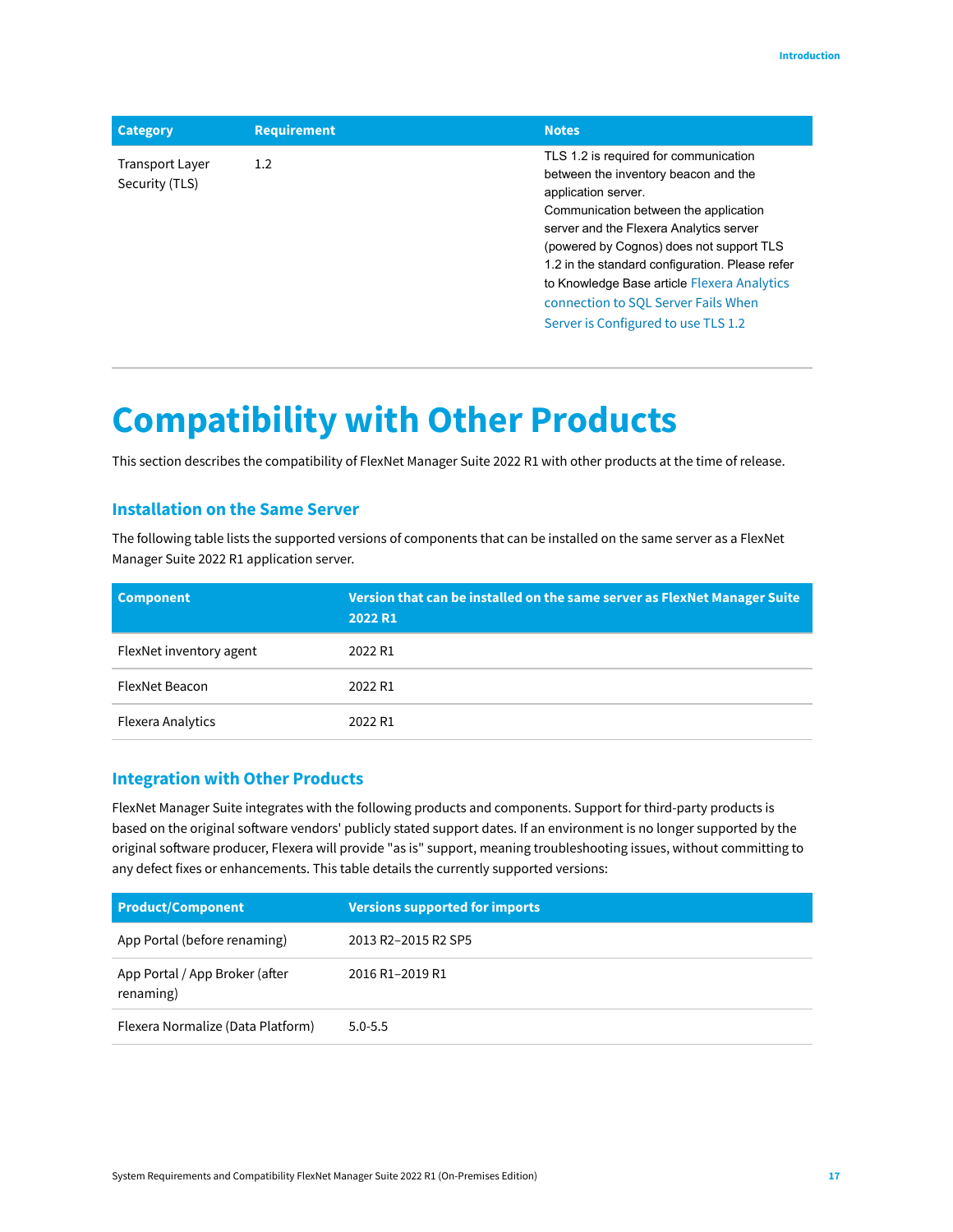| <b>Product/Component</b>                                                                              | <b>Versions supported for imports</b>                                                                                                                                                                                                                                                                                                                                                                                                                                                      |
|-------------------------------------------------------------------------------------------------------|--------------------------------------------------------------------------------------------------------------------------------------------------------------------------------------------------------------------------------------------------------------------------------------------------------------------------------------------------------------------------------------------------------------------------------------------------------------------------------------------|
| <b>BMC Atrium</b>                                                                                     | BMC Atrium CMDB version 8.1 through 20.02 (together with Atrium Integrator<br>version 8.1 through 9.1.10). The BMC Atrium server must run a Microsoft<br>Windows operating system.                                                                                                                                                                                                                                                                                                         |
| <b>BMC BladeLogic Client Automation</b><br>(previously Marimba)                                       | 8.2                                                                                                                                                                                                                                                                                                                                                                                                                                                                                        |
| <b>BMC Discovery (previously ADDM)</b>                                                                | 9.0, 10.0-10.2 (ADDM), 11.0-21.3(12.3)                                                                                                                                                                                                                                                                                                                                                                                                                                                     |
| <b>BMC Remedy ITSM</b>                                                                                | 7.6.04 SP4-9.1                                                                                                                                                                                                                                                                                                                                                                                                                                                                             |
| Citrix Virtual Apps server (previously<br>XenApp server)                                              | 6.0, 6.5, 7.5-7.9, 7.11-7.17 (XenApp), 7.1808-7.2112 (Citrix Virtual Apps)                                                                                                                                                                                                                                                                                                                                                                                                                 |
| Citrix Virtual Desktops (previously<br>Citrix XenDesktop)                                             | 5.6, 6.0, 6.5, 7.5-7.9, 7.11-7.17 (XenDesktop), 7.1808-7.2112 (Virtual Desktops)                                                                                                                                                                                                                                                                                                                                                                                                           |
| CyberArk                                                                                              | 9.8, 11.7, 12                                                                                                                                                                                                                                                                                                                                                                                                                                                                              |
| Docker                                                                                                | 1.13, 17.03-19.03 (64-bit Linux only)                                                                                                                                                                                                                                                                                                                                                                                                                                                      |
| EdgeSight for Citrix Virtual Apps<br>(previously XenApp EdgeSight)                                    | 5.4, 7.6, 7.14-7.16 (requires a Platinum license), 7.17 (XenApp), 7.1808-7.2112<br>(Citrix Virtual Apps)                                                                                                                                                                                                                                                                                                                                                                                   |
| FlexNet Manager for Engineering<br>Applications                                                       | 15.5, 2016 R1-2019 R2                                                                                                                                                                                                                                                                                                                                                                                                                                                                      |
| HP Discovery and Dependency<br>Mapping Inventory (DDMI)                                               | 9.3                                                                                                                                                                                                                                                                                                                                                                                                                                                                                        |
| HPE Universal Discovery (HP-UD)                                                                       | 10.10, 10.11, 10.33-11.5, 2020.05, 2020.08, 2020.11, 2021.05                                                                                                                                                                                                                                                                                                                                                                                                                               |
| HCL BigFix platform (previously<br>Tivoli Endpoint Manager and IBM<br>BigFix) on Microsoft SQL Server | 8.2-10.0.4.32<br>Tip: Do not confuse the individual BigFix products. HCL BigFix platform (or<br>Platform, often referred to as simply "BigFix") and HCL BigFix Inventory are<br>quite distinct. You may import inventory from HCL BigFix Platform if this is<br>your only BigFix product. However, if you also have HCL BigFix Inventory,<br>you normally need import inventory only from HCL BigFix Inventory (see<br>below). (HCL acquired the BigFix family from IBM in December 2018.) |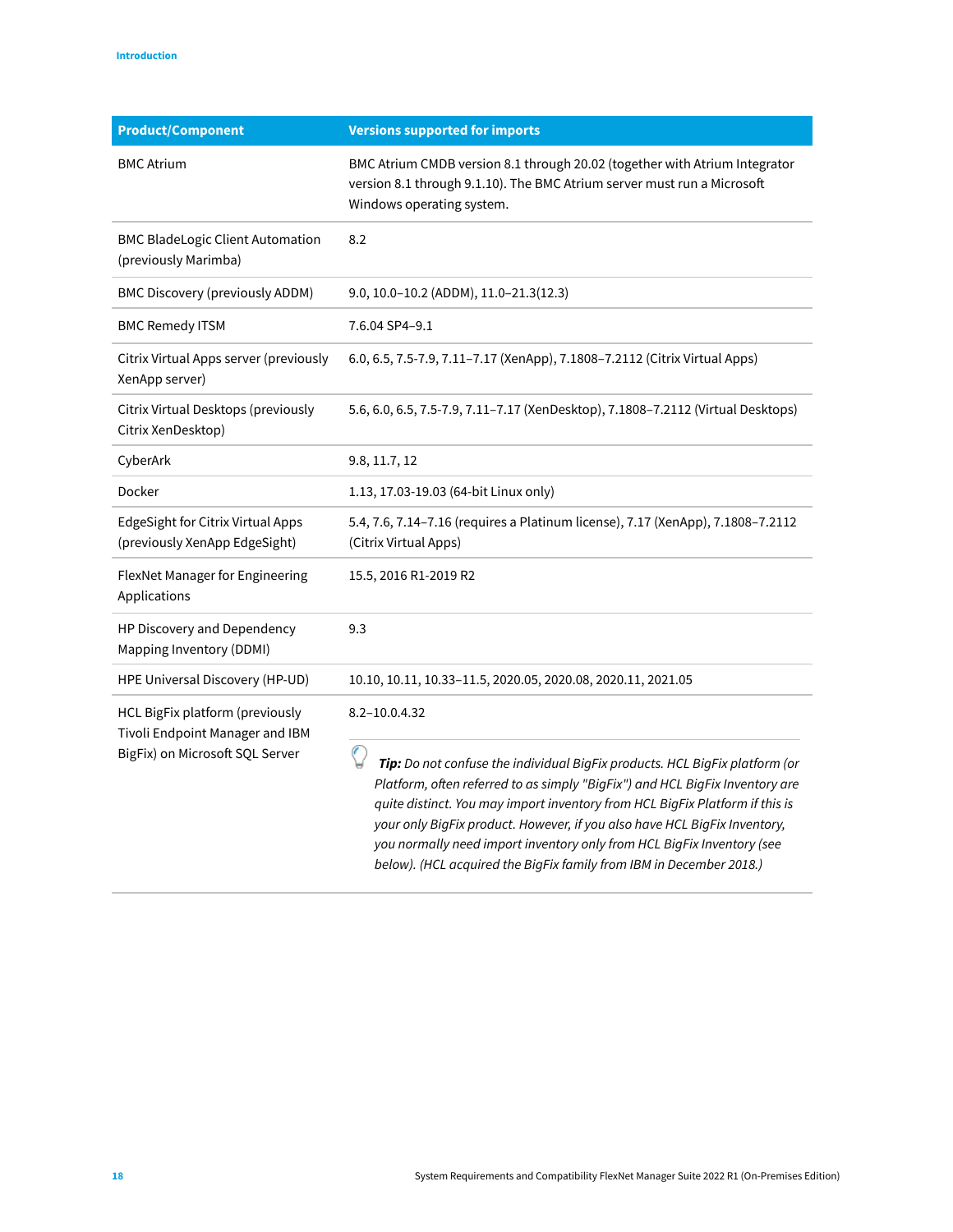| <b>Product/Component</b>                                                             | <b>Versions supported for imports</b>                                                                                                                                  |
|--------------------------------------------------------------------------------------|------------------------------------------------------------------------------------------------------------------------------------------------------------------------|
| IBM License Metric Tool (ILMT) or<br>HCL BigFix Inventory on IBM DB2                 | • HCL BigFix Inventory on IBM DB2:<br>Was previously known as IBM Software Usage Analysis (SUA), and SUA is<br>$\circ$<br>supported (on IBM DB2) for versions 9.0, 9.1 |
|                                                                                      | Rebranded from version 9.2.1, IBM BigFix Inventory on IBM DB2 is<br>$\circ$<br>supported for versions 9.2.5-9.2.26                                                     |
|                                                                                      | ○ Acquired from IBM by HCL in December 2018.                                                                                                                           |
|                                                                                      | • IBM License Metric Tool (ILMT) on IBM DB2 is supported for versions<br>$9.2.5 - 9.2.26$ .                                                                            |
| IBM License Metric Tool (ILMT) or<br>HCL BigFix Inventory on Microsoft<br>SQL Server | BigFix Inventory on Microsoft SQL Server: (IBM) 9.2.5-9.2.26, (HCL)<br>10.0.0-10.0.6<br>IBM License Metric Tool (ILMT) on Microsoft SQL Server: 9.2.5-9.2.26.          |
| IBM Passport Advantage                                                               | as of November 2014                                                                                                                                                    |
| Linux KVM                                                                            | Supported on:                                                                                                                                                          |
|                                                                                      | • CentOS $6+$ (x86 64-bit only)                                                                                                                                        |
|                                                                                      | Oracle Linux 4.5-6.10 (x86, 32-bit and 64-bit); 7.0-8.5 (x86 64-bit only)                                                                                              |
|                                                                                      | • Red Hat Enterprise Linux (RHEL) 5.1-5.3 (x86, 32-bit and 64-bit), 5.4+ (x86<br>64-bit only)                                                                          |
|                                                                                      | • SuSE Linux Enterprise Server 11 (x86, 32-bit and 64-bit); 12 SP3, 12 SP4, 12<br>SP5, 15, 15 SP1, 15.2, 15.3 (x86 64-bit only)                                        |
|                                                                                      | Note: Linux KVM requires FlexNet Beacon 2019 R2 (14.0) or later.                                                                                                       |
| Microsoft App-V Integration Server                                                   | 4.6, 5.0, 5.1.85-5.1.134                                                                                                                                               |
| Microsoft Exchange ActiveSync                                                        | 2010-2013                                                                                                                                                              |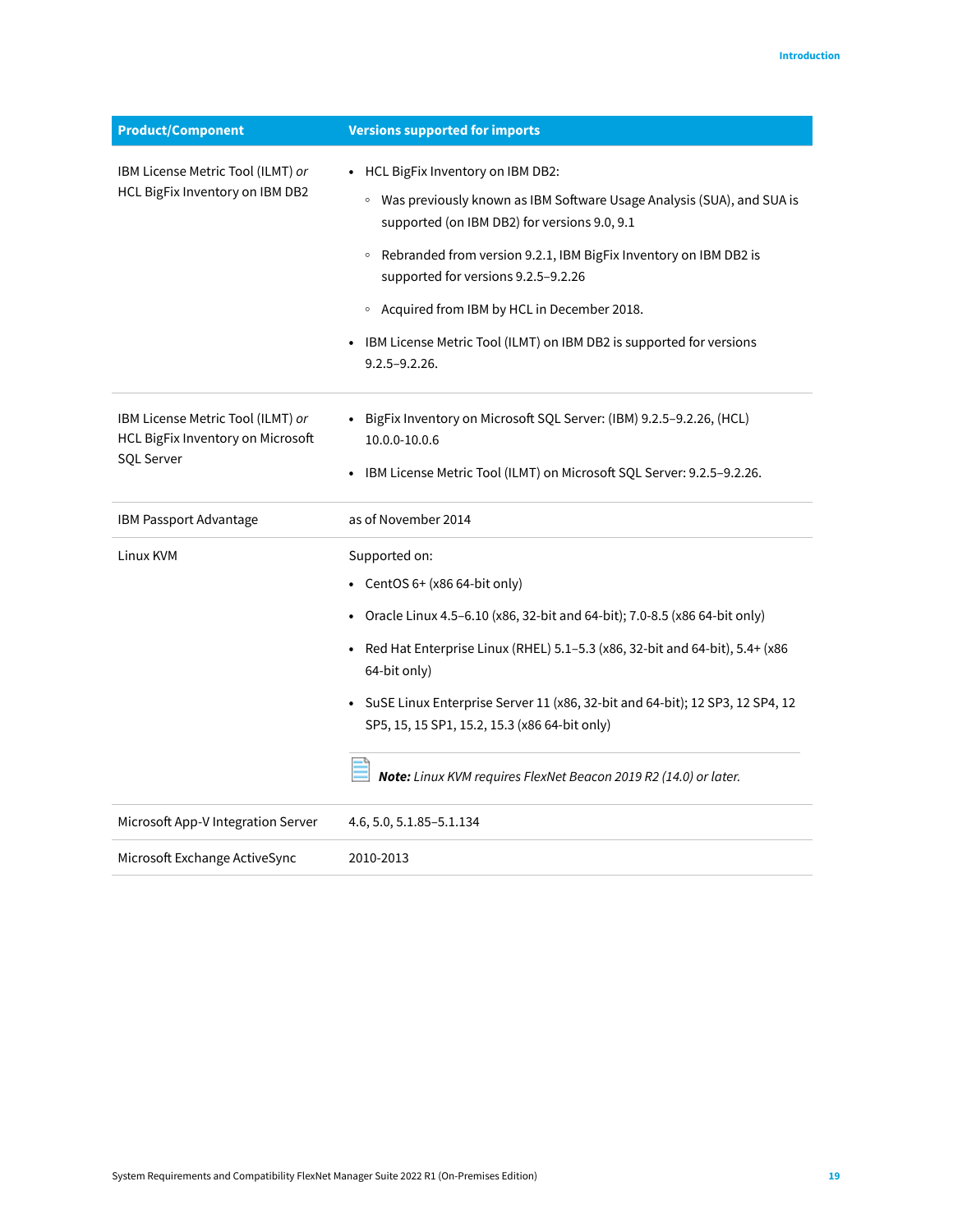| <b>Product/Component</b>                           | <b>Versions supported for imports</b>                                                                      |
|----------------------------------------------------|------------------------------------------------------------------------------------------------------------|
| Microsoft Hyper-V                                  | Running on:                                                                                                |
|                                                    | Windows Server 2008 x64                                                                                    |
|                                                    | Windows Server 2008 x64 Server Core                                                                        |
|                                                    | Windows Server 2008 R2 x64<br>$\bullet$                                                                    |
|                                                    | Windows Server 2008 R2 x64 Server Core                                                                     |
|                                                    | Windows Server 2012                                                                                        |
|                                                    | Windows Server 2012 R2                                                                                     |
|                                                    | Windows Server 2016                                                                                        |
|                                                    | Windows Server 2019                                                                                        |
|                                                    | Windows Server 2022.                                                                                       |
| Microsoft SCCM (previously SMS)                    | 2007, 2012, 2012 R2, 1511-1906, 1910, 2002, 2006, 2010, 2103, 2107, 2111                                   |
| Oracle Database                                    | 8i, 9i, 10g, 11g, 11g Release 2, 12c, 18c, 19c, 21c                                                        |
|                                                    | Note:                                                                                                      |
|                                                    | $\bullet$ 8i - requires a direct inventory beacon connection                                               |
|                                                    | • 9i - requires a named account on Windows or a direct inventory<br>beacon connection                      |
|                                                    | • 12c - the Oracle Multitenant option is not supported using a local<br>agent.                             |
| Oracle Enterprise Manager                          | $12.1 - 13.5$                                                                                              |
| Oracle VM Server for x86                           | $3.2 - 3.4.7$                                                                                              |
| ServiceNow                                         | For information on supported versions, go to the ServiceNow Store and<br>search for 'Flexera'.             |
|                                                    | Note: ServiceNow has deprecated older versions of Transport Layer<br>Security (TLS). Requires version 1.2. |
| Symantec IT Management Suite<br>(formerly Altiris) | 6.5, 7.1, 7.5, 8.5                                                                                         |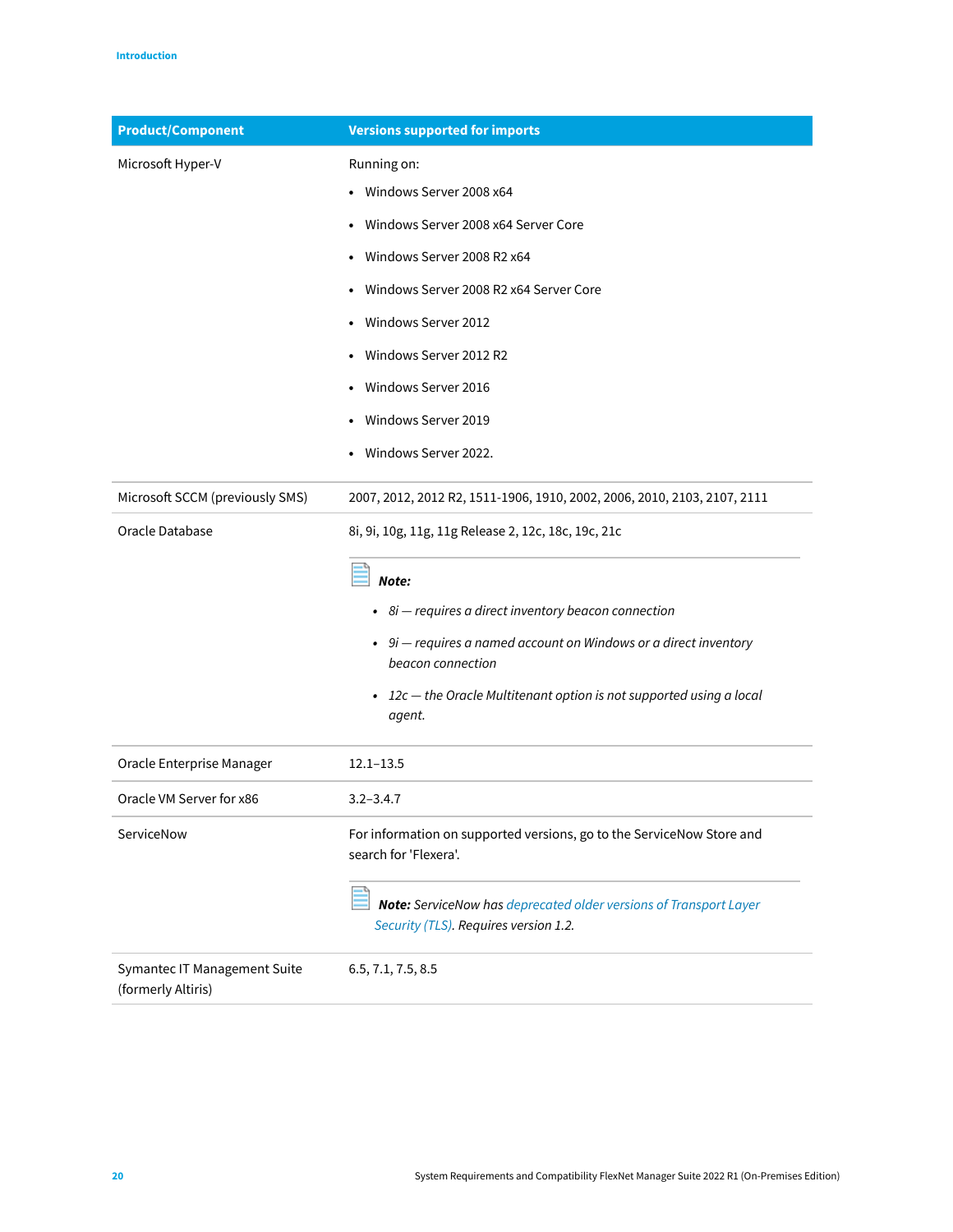| <b>Product/Component</b>    | <b>Versions supported for imports</b>                                                      |
|-----------------------------|--------------------------------------------------------------------------------------------|
| <b>Tanium Asset</b>         | $1.8.0.0075 - 1.17.155$                                                                    |
|                             | Note: Requires the Tanium adapter shipped with FlexNet Manager Suite<br>2020 R1.1 or later |
| <b>Tanium Server</b>        | 7.3.314.3668                                                                               |
| VMware vSphere/vCenter/ESXi | $5.0 - 6.7$ u3b, $7$                                                                       |
|                             | Note: Remote inventory is not possible on the free license versions of ESXi.               |
| <b>Workflow Manager</b>     | 2014-2016                                                                                  |

## **Inventory Components**

The following table lists the versions of the FlexNet Beacon and FlexNet inventory agent that can be managed by FlexNet Manager Suite 2022 R1.

| <b>Component</b>                                                                                                                                                                                                    | <b>Compatible versions</b>                                                                                                                                                                                                                                                                                                                                                                                                                                |
|---------------------------------------------------------------------------------------------------------------------------------------------------------------------------------------------------------------------|-----------------------------------------------------------------------------------------------------------------------------------------------------------------------------------------------------------------------------------------------------------------------------------------------------------------------------------------------------------------------------------------------------------------------------------------------------------|
| FlexNet inventory agent (Windows)<br>FlexNet inventory agent (Linux)<br>FlexNet inventory agent (Solaris)<br>FlexNet inventory agent (Mac OS X)<br>FlexNet inventory agent (AIX)<br>FlexNet inventory agent (HP-UX) | 8.5-9.2, 2014-2022 R1<br>Note: Earlier versions are compatible in that they receive default policy<br>and collect inventory on schedule. They cannot support more recent agent<br>functionality, such as:<br>• Internet Protocol version 6 (IPv6)<br>Control of usage tracking through UI settings (rather than .ini files and<br>registry controls), from 2014 (R1)<br>Settings targeted by IP addresses, from 2014 (R1)<br>CAL inventory, from 2016 R1. |
| Citrix XenApp server agent                                                                                                                                                                                          | 2014 R3-2022 R1                                                                                                                                                                                                                                                                                                                                                                                                                                           |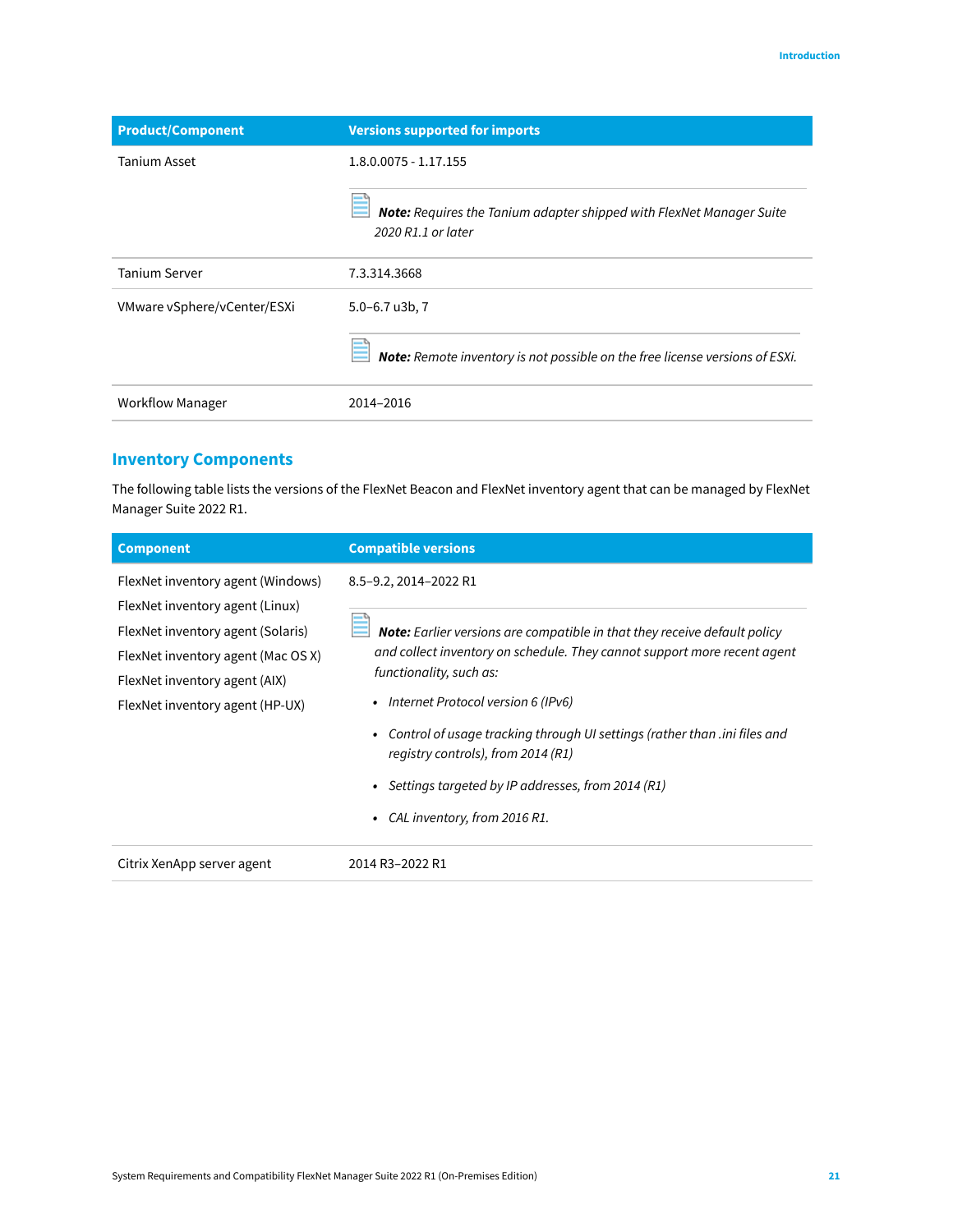| <b>Component</b> | <b>Compatible versions</b>                                                                                                                           |
|------------------|------------------------------------------------------------------------------------------------------------------------------------------------------|
| FlexNet Beacon   | 2017 R2-2022 R1                                                                                                                                      |
|                  | Tip: Older inventory beacons continue to function with this release, but<br>Flexera strongly recommends that you update to at least the range shown. |
|                  | • AWS EC2 connector requires FlexNet Beacon 2018 R2 (13.1.0) or later                                                                                |
|                  | • Citrix XenApp inventory requires FlexNet Beacon 2014 R2 or later                                                                                   |
|                  | Linux KVM requires FlexNet Beacon 2019 R2 (14.0) or later<br>$\bullet$                                                                               |
|                  | • Tanium Connector requires FlexNet Beacon 2019 R2 (14.0) or later                                                                                   |
|                  |                                                                                                                                                      |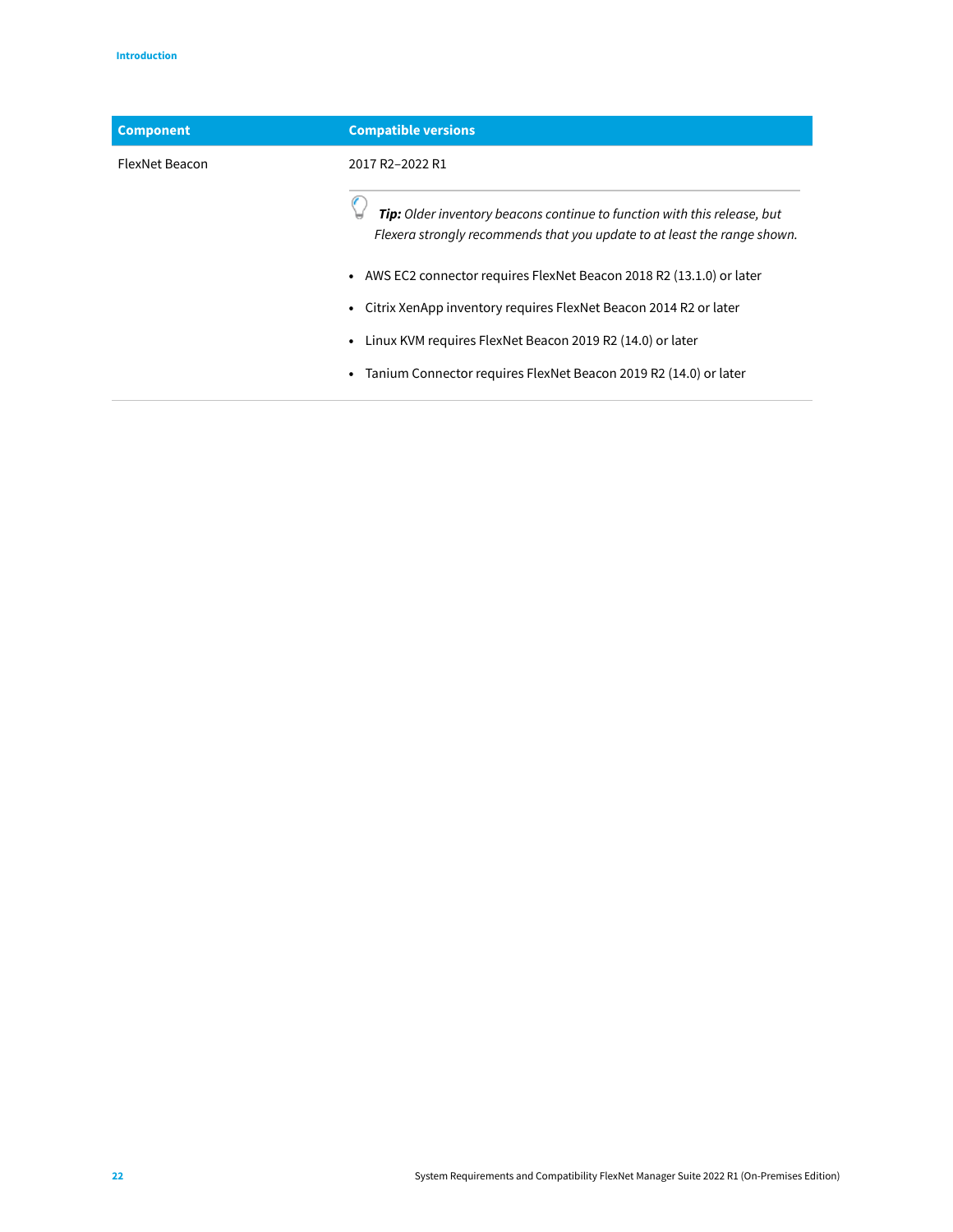

# <span id="page-22-0"></span>**Installation and Upgrade Advice**

If you are upgrading your on-premises implementation from a release earlier than FlexNet Manager Suite version 2022 R1, make sure your application, inventory and batch servers as well as your beacon servers are up-to-date with the latest Windows updates as FlexNet Manager Suite version 2022 R1 contains changes that are signed with updated signing certificates.

If you are upgrading your on-premises implementation from FlexNet Manager Suite version 2017 R1 or later, you may follow normal upgrade procedures (using the *Upgrading* document from the list below).

If you are upgrading from any earlier release (2014–2016 R2), you should be sure to upgrade *all* components:

- **•** Your application server(s) (naturally only for on-premises implementations, using the normal upgrade processes)
- **•** All forms of FlexNet inventory tools, including the full FlexNet inventory agent, the lightweight FlexNet Inventory Scanner, and FlexNet core inventory components, wherever you may have installed them
- **•** FlexNet Beacon installed on all your inventory beacons.

This strong recommendation follows from the ongoing security improvements touching all these components that were released from version 2017 R1 and later versions.

There are four documents for On-Premises customers that provide instructions for installing and upgrading to the current release of FlexNet Manager Suite.

- **•** *Installing FlexNet Manager Suite 2022 R1 On-Premises*. This includes the option of installing Flexera Analytics.
- **•** *Installing FlexNet Manager Suite 2022 R1 for a Managed Service*.
- **•** *Upgrading FlexNet Manager Suite from 2014 Rx to 2022 R1 On-Premises*. This is designed for upgrades from FlexNet Manager Suite, version 2014 or later.
- **•** *Migrating to FlexNet Manager Suite 2022 R1 On-Premises*. This covers migration from FlexNet Manager Platform 9.2 to FlexNet Manager Suite 2022 R1 On-Premises. Earlier versions of FlexNet Manager Platform will need to be upgraded to 9.2 before starting this migration.

These are contained in the **Installation Documentation for FlexNet Manager Suite** archive that is available from the [Product and License Center](https://flexerasoftware.flexnetoperations.com/) and the [Customer Community Documentation](https://flexeracommunity.force.com/customer/CCDocumentation) site. They are also available through the title page of online help for on-premises implementations.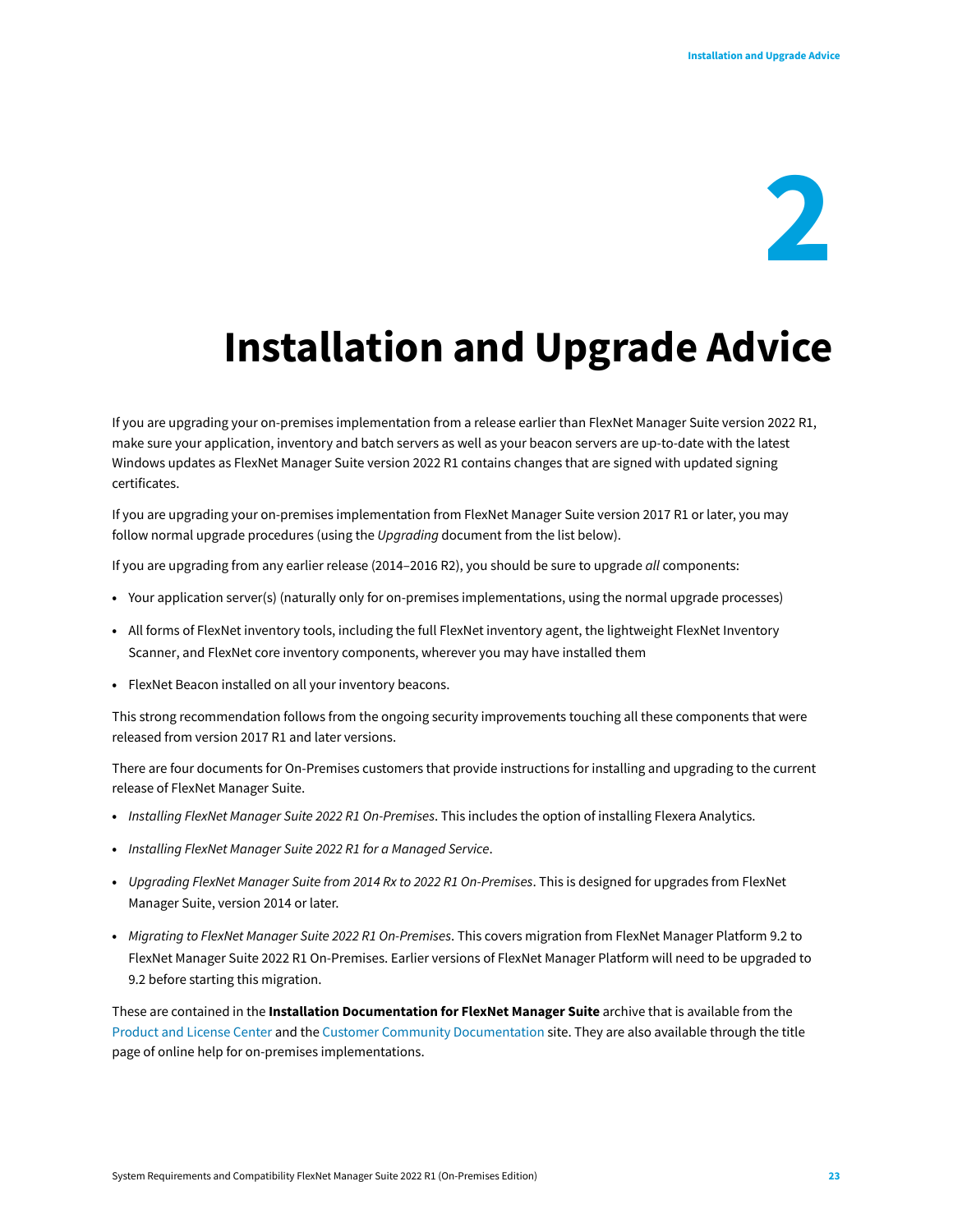

# **Documentation**

<span id="page-23-0"></span>Documentation for FlexNet Manager Suite 2022 R1 is provided as online help. From the web user interface, click the question mark icon to launch the help. Additional documents are available from the title page of the online help. Note that both the online help and additional documents are customized for their different contexts, so that appropriate differences exist between the on-premises and cloud versions of all documentation. You can also access the online help and additional documents through <https://docs.flexera.com/>.

| <b>Documentation Component</b> | Language                                                                           |
|--------------------------------|------------------------------------------------------------------------------------|
| Online help                    | English                                                                            |
|                                | German                                                                             |
|                                | French - for FlexNet Manager for SAP Applications functionality.                   |
| Additional PDF documents       | English                                                                            |
|                                | German – for FlexNet Manager for SAP Applications user and installation<br>guides. |
| SLO Practice Guide             | English                                                                            |
|                                | French                                                                             |
|                                | Available in the Flexera Learning Center: https://learn.flexera.com/.              |

For installation and upgrade documentation, please refer to the section in this document called [Installation and Upgrade](#page-22-0) [Advice.](#page-22-0)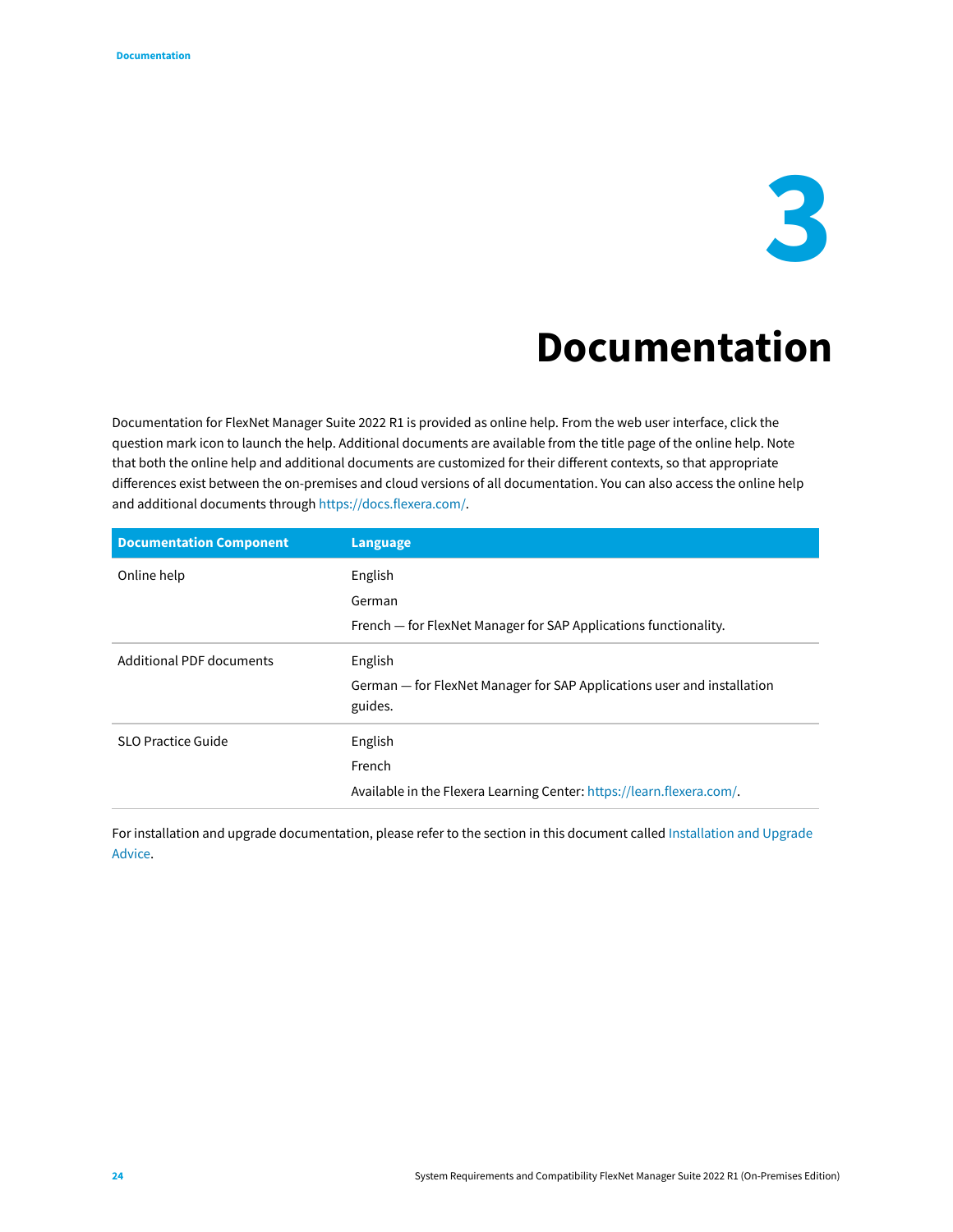

# **More Information**

<span id="page-24-0"></span>

| <b>Item</b>                     | <b>Description</b>                                                                                                                                                                 |
|---------------------------------|------------------------------------------------------------------------------------------------------------------------------------------------------------------------------------|
| Flexera Community               | The Community includes the Flexera Knowledge Base, FlexNet Manager Blog<br>as well as providing product downloads.<br>https://community.flexera.com                                |
| <b>Product Documentation</b>    | The latest release of FlexNet Manager Suite documentation is available from<br>the Flexera documentation website.<br>https://docs.flexera.com                                      |
| Flexera System Status Dashboard | Displays the current availability information for Flexera's cloud products.<br>https://status.flexera.com                                                                          |
| Flexera website                 | Information about Flexera.<br>https://www.flexera.com<br>https://www.revenera.com - for Software and IoT companies                                                                 |
| <b>Flexera Learning Center</b>  | Location for courses and best practice guides for FlexNet Manager Suite (and<br>other Flexera products). Requires a login for the Flexera Community.<br>https://learn.flexera.com/ |